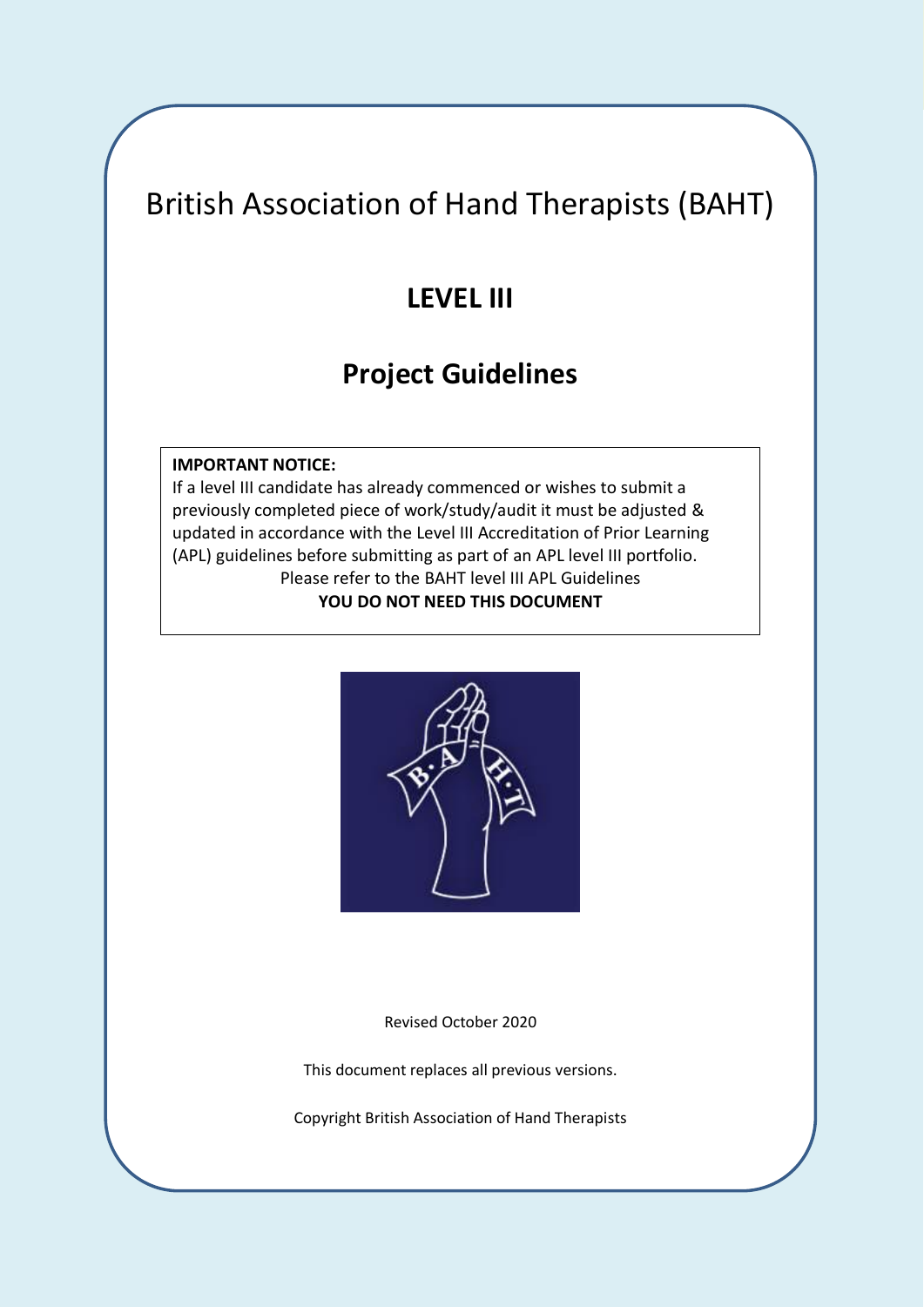| <b>SECTION</b>                                              | <b>PAGE</b>    |
|-------------------------------------------------------------|----------------|
| <b>SECTION 1 - Introduction</b>                             |                |
| Rationale                                                   | $\overline{2}$ |
| Post-qualification Education in Hand Therapy                | $3 - 4$        |
| <b>BAHT level III Project Fees</b>                          | 5              |
| <b>SECTION 2 - Level III Project Route</b>                  |                |
| Brief summary of Key Stages of Level III Project completion | $6 - 7$        |
| Aim of Level III Project                                    | 7              |
| Objectives                                                  | 8              |
| Learning Methods                                            | 8              |
| <b>Assessment Methods</b>                                   |                |
| <b>Review Paper</b>                                         | $9 - 10$       |
| <b>Employment Based Report</b><br>$\bullet$                 | 10             |
| Research Study/Audit                                        | $10 - 11$      |
| <b>Assessment Guidelines</b>                                |                |
| <b>Criteria for Assessment</b>                              | 11             |
| <b>Guidelines for Assessment</b>                            | 12             |
| <b>Presentation Guidelines</b>                              | $13 - 14$      |
| <b>Ownership of Material Outcomes</b>                       | 14             |
| Submission                                                  | 14             |
| Extensions                                                  | 15             |
| Organisation & Administration                               |                |
| Approval                                                    | 15             |
| <b>Role of Candidate</b>                                    | 15             |
| Role of Education Sub-Committee                             | 16             |
| Role of ESC Link Person / Advisor                           | 16             |
| Role of Supervisor                                          | 16             |
| Role of Assessors                                           | 17             |
| Level III Flow Chart                                        | 18             |
| <b>SECTION 3 - Appendices</b>                               |                |
| <b>Appendix 1 Study Proposal Guidelines</b>                 | 19-20          |
| Appendix 2 Level III Project Application Form               | $21 - 26$      |
| Appendix 3 Plagiarism / Statement of Ownership form         | 27             |
| Appendix 4 Marking Criteria & Assessment report form        | 28-35          |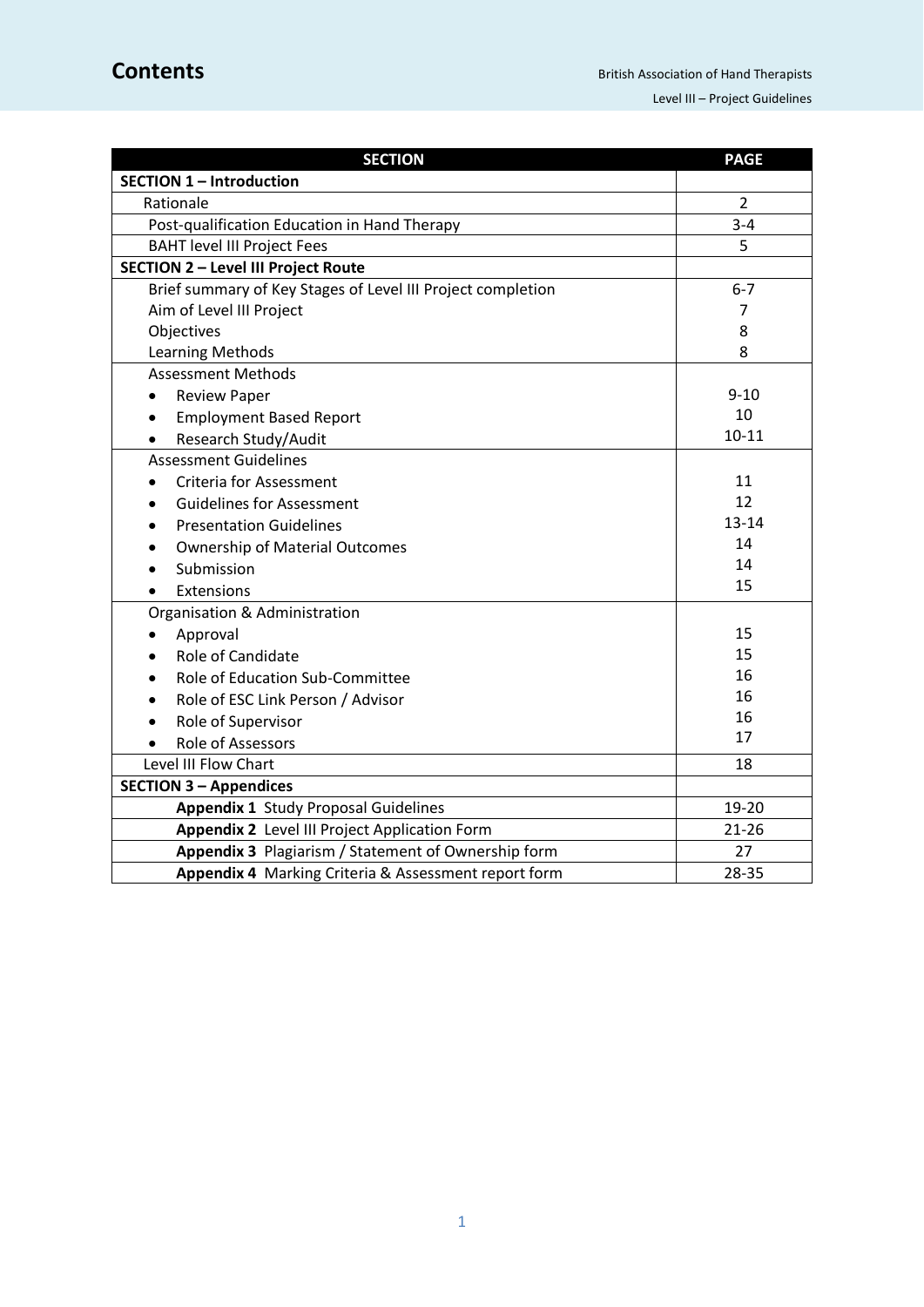## **SECTION 1**

## Introduction & Rationale

The BAHT level III post graduate development process is designed for qualified Occupational Therapists and Physiotherapists with proven knowledge in the field of hand therapy who have successfully completed BAHT level I & II courses or Accreditation of Prior Learning *(*APL), gained the required number of British Association of Hand Therapists (BAHT) points & are a member of the British Association of Hand Therapists (BAHT).

The learning outcome of level III & submitted for 5 BAHT accreditation points must be relevant to the Post-qualification Hand Therapy Education Programme of the British Association of Hand Therapists (BAHT). Level III promotes recognition of professional competence in a specialist aspect of hand therapy to improve the quality of patient care & foster evaluation, audit & research in hand therapy.

It is anticipated that therapists with five or more years of practice within the speciality of hand therapy will consider applying for Level III while pursuing the goal of Accredited Hand Therapist (AHT). This document provides a summary of the different routes available for therapists to gain BAHT level III points.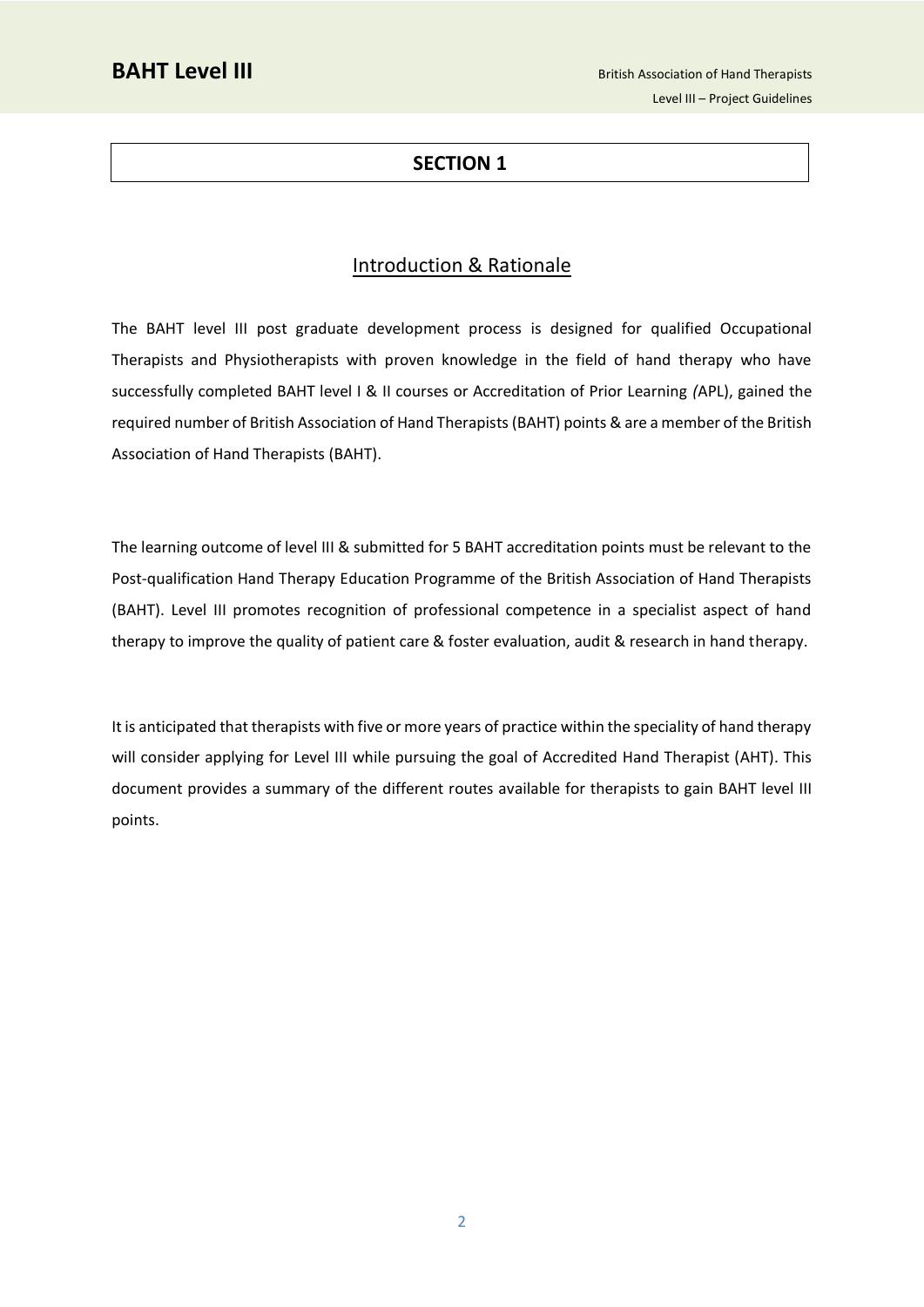## Post-qualification Hand Therapy Education Programme

#### **LEVEL I**

The Level I Course is designed for therapists with minimal or no experience of hand injuries & conditions & for therapists who wish to refresh their basic knowledge of, & skills in, the field of hand therapy. It will promote recognition for professional competence & will improve the quality of patient care *(BAHT Guidelines Level I Course).* For therapists with more than 2 years' experience of hand therapy practice please refer to the Level I APL process (see BAHT level I guidelines).

#### *One Point is awarded for successful completion of the Level I process.*

#### **LEVEL II**

The Level II Course/Process is designed for therapists with proven experience in the field of hand therapy who have successfully completed an accredited Level I Course or APL route (therapists who have at least 2 years' experience in hand therapy). Level II courses promote recognition for professional competence in a specialist aspect of hand therapy; improve the quality of hand care; & foster evaluation & research in hand therapy *(BAHT Guidelines Level II Course).* If a candidate wishes to submit evidence of prior learning to achieve two BAHT level II points information & evidence must meet requirements of the APL level II process *(BAHT Guidelines Level II APL)*.

#### *Two points are awarded per course/APL application for successful completion. 6 Level II points are required at level II. Each two points must be gained in a different specialist area of hand therapy.*

#### **LEVEL III**

This level offers members of BAHT a challenging opportunity to demonstrate their advanced knowledge of hand therapy. Five BAHT points are awarded for successful completion of Level III. Level III can be gained in a number of ways, described in more detail on page 4.

#### *Five Points are awarded for successful completion of the Level III process.*

The structure for education & training is set out in Table 1.

For ALL level III routes see individual guidelines on the BAHT website - The BAHT Education Process (Route to AHT)

#### For ALL level III queries please email [baht.level3@gmail.com](mailto:baht.level3@gmail.com)

#### **IMPORTANT NOTICE:**

If a level III candidate has already commenced or wishes to submit a previously completed piece of work/study/audit it must be adjusted & updated in accordance with the Level III Accreditation of Prior Learning (APL) guidelines before submitting as part of an APL level III portfolio.

> Please refer to the BAHT level III APL Guidelines **YOU DO NOT NEED THIS DOCUMENT**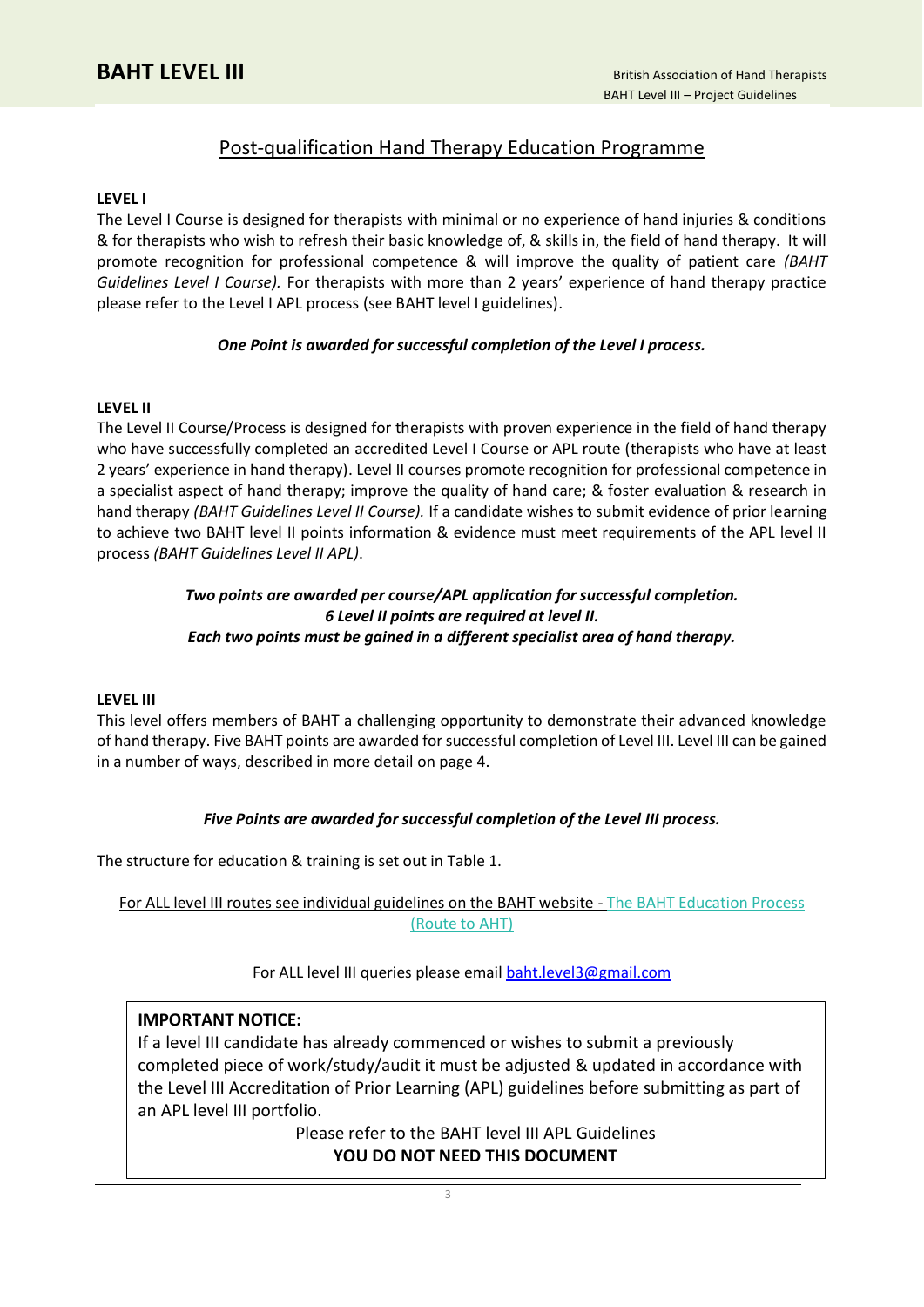# **TABLE 1: Progression of Post-qualification Education in Hand Therapy (BAHT)**

| <b>LEVEL</b>     | <b>Target</b><br>population                                                                          | <b>Content</b>                                                                                                                                                                         | <b>Assessment</b>                                                                                                                                                                                                                                                                                                                        | <b>Outcome</b>                                                                                                         | Sum of<br><b>BAHT</b><br>points |
|------------------|------------------------------------------------------------------------------------------------------|----------------------------------------------------------------------------------------------------------------------------------------------------------------------------------------|------------------------------------------------------------------------------------------------------------------------------------------------------------------------------------------------------------------------------------------------------------------------------------------------------------------------------------------|------------------------------------------------------------------------------------------------------------------------|---------------------------------|
| Level I          | OT/PT therapist                                                                                      | Introductory<br>course<br>see Course<br>Guidelines                                                                                                                                     | BAHT designed exam.<br>short answer/MCQs<br>1 hour                                                                                                                                                                                                                                                                                       | Certificate<br>Value = $1$<br>point<br>Eligibility for<br>Level II                                                     | $\mathbf{1}$                    |
| Level II         | OP/PT specialist<br>Eligibility via<br>Level I<br>Or<br>Indicative<br>experience via<br>APL process  | Specialist course<br>see Course<br>Guidelines<br>(17 hours contact<br>teaching)                                                                                                        | Two forms of<br>assessment<br>during/after the course,<br>e.g. examination during<br>course & written<br>assignment submitted<br>afterwards                                                                                                                                                                                              | Certificate<br>Value = $2$<br>points per<br>Level II<br>course<br>Maximum 6<br>points.<br>Eligibility $-$<br>Level III | $\overline{z}$                  |
| <b>Level III</b> | OT/PT specialist<br>Eligibility via<br>Level II<br>Or<br>Indicative<br>experience via<br>APL process | In-depth study<br><b>MSc Modules</b><br>(accredited &<br>non-accredited)<br><b>Hand Therapy</b><br>Journal article<br>APL (prior<br>learning less than<br>3 years since<br>completion) | Written paper assessed<br>by 2 independent<br>reviewers.<br>Via University<br>assessment process<br>only for accredited<br>modules or additional<br>application to BAHT ESC<br>for recognition of a<br>non-accredited module.<br>Proof of publication &<br>ownership statement<br>Written work assessed<br>by 2 independent<br>reviewers | Certificate<br>Value = $5$<br>points                                                                                   | 12                              |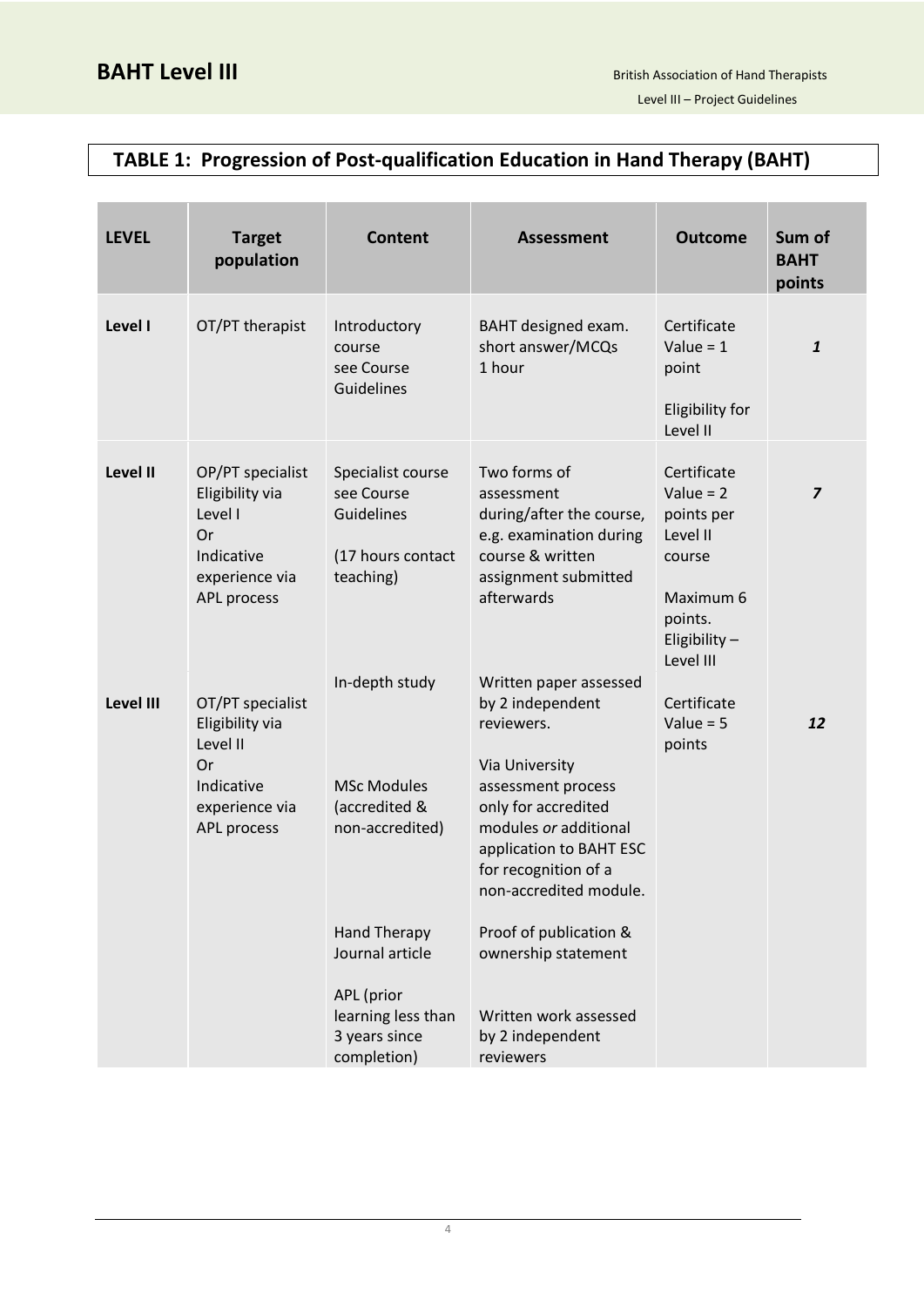## **Fees for Level III Project Process**

1. Registration Fee. **E30** 

This fee is required on submission of an application to commence the Level III project process. This fee is to cover administration/processing costs. Please note the ESC will not consider your application without the registration fee payment.

2. On submission of Level III project. The matrix of the sub-

This fee is required from applicants following the Level III Project route on submission of their work, to cover the costs of marking & processing the project.

### Payment Information

Please note registration fee payment must be made before the ESC can consider your application.

- o Fees must be paid electronically by BACS transfer or over the phone by phoning the BAHT secretary. Cheques can no longer be accepted by BAHT.
	- **Eve Dunn** (Clerical and Admin Assistance, BAHT)
	- **WORKING HOURS**: Monday to Thursday 1-5.30pm, Friday 12-2pm
	- **Tel:** [01473](tel:01394610131) 788 554
	- **Email:** [bahthandtherapy@gmail.com](mailto:bahthandtherapy@gmail.com)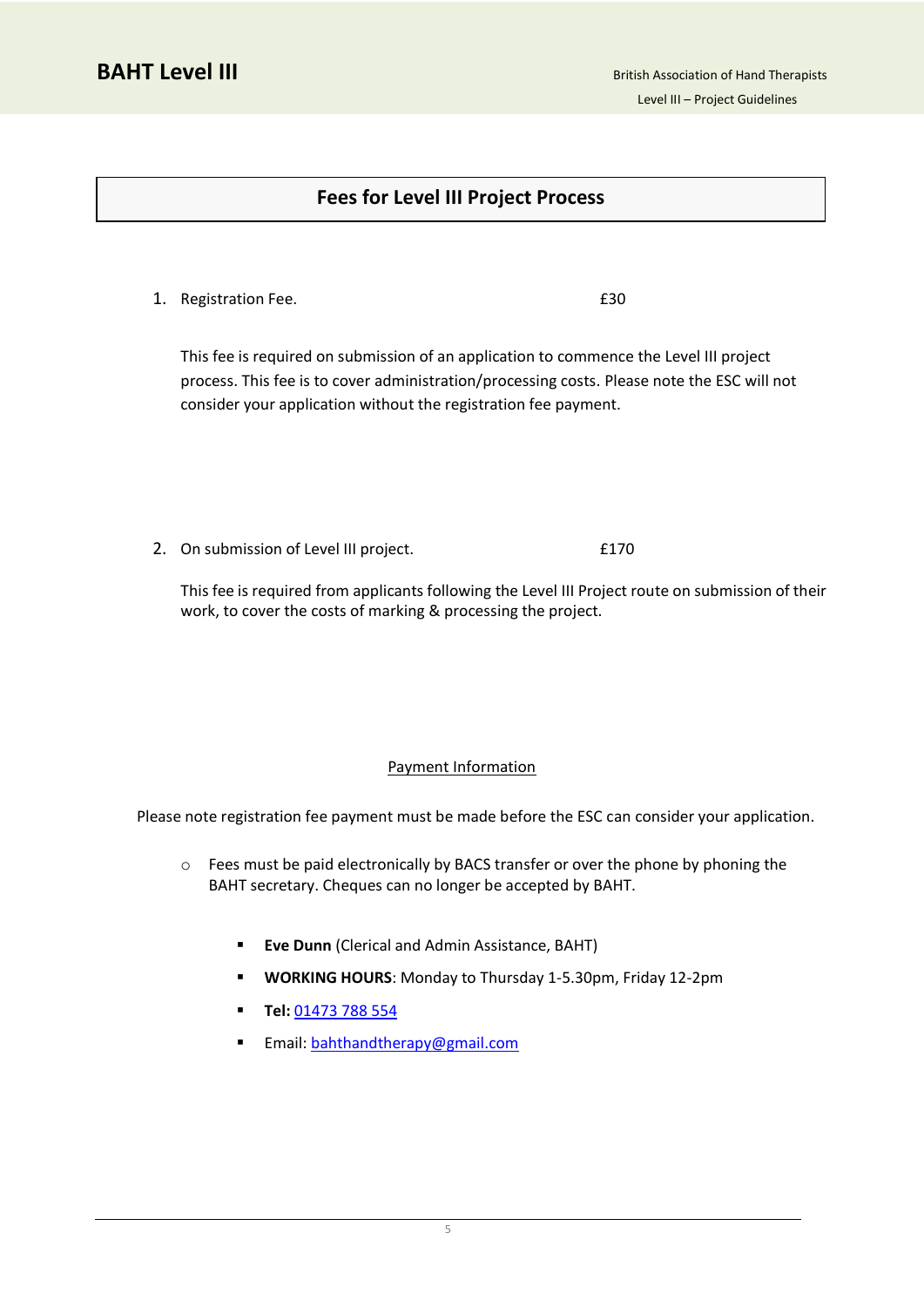## **SECTION 2**

## **Brief Summary of Key Stages of Level III Project Completion**

- 1. Applying candidate must be a member of the British Association of Hand Therapists (BAHT) & successfully completed & gained the required BAHT level I & level II points.
- 2. The candidate makes initial enquiry to BAHT Education Sub-Committee (ESC) Secretary &/or BAHT ESC level III coordinator regarding their proposed BAHT level III project. Please see BAHT website for current contact details.
- 3. The candidate is guided & advised on the appropriateness of the Level III route. *The candidate may be advised to take one or more of the post-qualifying BAHT courses &/or to collect supporting evidence for the APL route.*
- 4. To commence the level III process the Level III registration/application form (appendix 2) must be completed. At this stage the candidate should also identify a supervisor, with appropriate skills & background, who will support them through the 12 month process.
- 5. The below process should be followed for submission of the completed level III project application form:
	- The candidate should email [baht.level3@gmail.com](mailto:handtherapy@sky.com) & bahthandtherapy@gmail.com electronic copies of the below:
		- o **ALL** sections of the application form including personal contact details
		- o Short CV of the candidate
		- o Brief CV of the named supervisor
	- The candidate should post the below to the BAHT Secretary (Eve Dunn, BAHT, 52 Kingsland, Shotley, Suffolk, IP12 1SZ).
		- o One copy of the application form **ONLY** including sections A-E *(PLEASE ensure any personal identification information i.e. name, email address, postal address and place of work is removed. This form must be anonymous.*
		- o Registration Fee of £30 (Please note: the registration fee payment must be made before the ESC can consider the application)
			- Fees must be paid electronically by BACS transfer or over the phone by phoning the BAHT secretary. Cheques can no longer be accepted by BAHT.
				- **Eve Dunn** (Clerical and Admin Assistance, BAHT)
				- **WORKING HOURS**: Monday to Thursday 1-5.30pm, Friday 12-2pm
				- **Tel:** [02473](tel:01394610131) 788 554
				- Email: [bahthandtherapy@gmail.com](mailto:bahthandtherapy@gmail.com)
- 6. After receipt of the application form & payment, the BAHT ESC will review the anonymous application. The BAHT ESC will allocate a link person/advisor feedback/guidance/recommendations will be provided to the therapist regarding the Level III proposal.
- 7. Following feedback from the BAHT ESC the final application/proposal form, including personal details, should be submitted to the level III coordinator [baht.level3@gmail.com.](mailto:handtherapy@sky.com) The BAHT ESC will provide the candidate with a deadline date. Between registration date & the submission of the completed assignment, a time limit of 12 months is observed.
- 8. The candidate prepares the project/assignment for submission. The following guidelines for submission should be followed: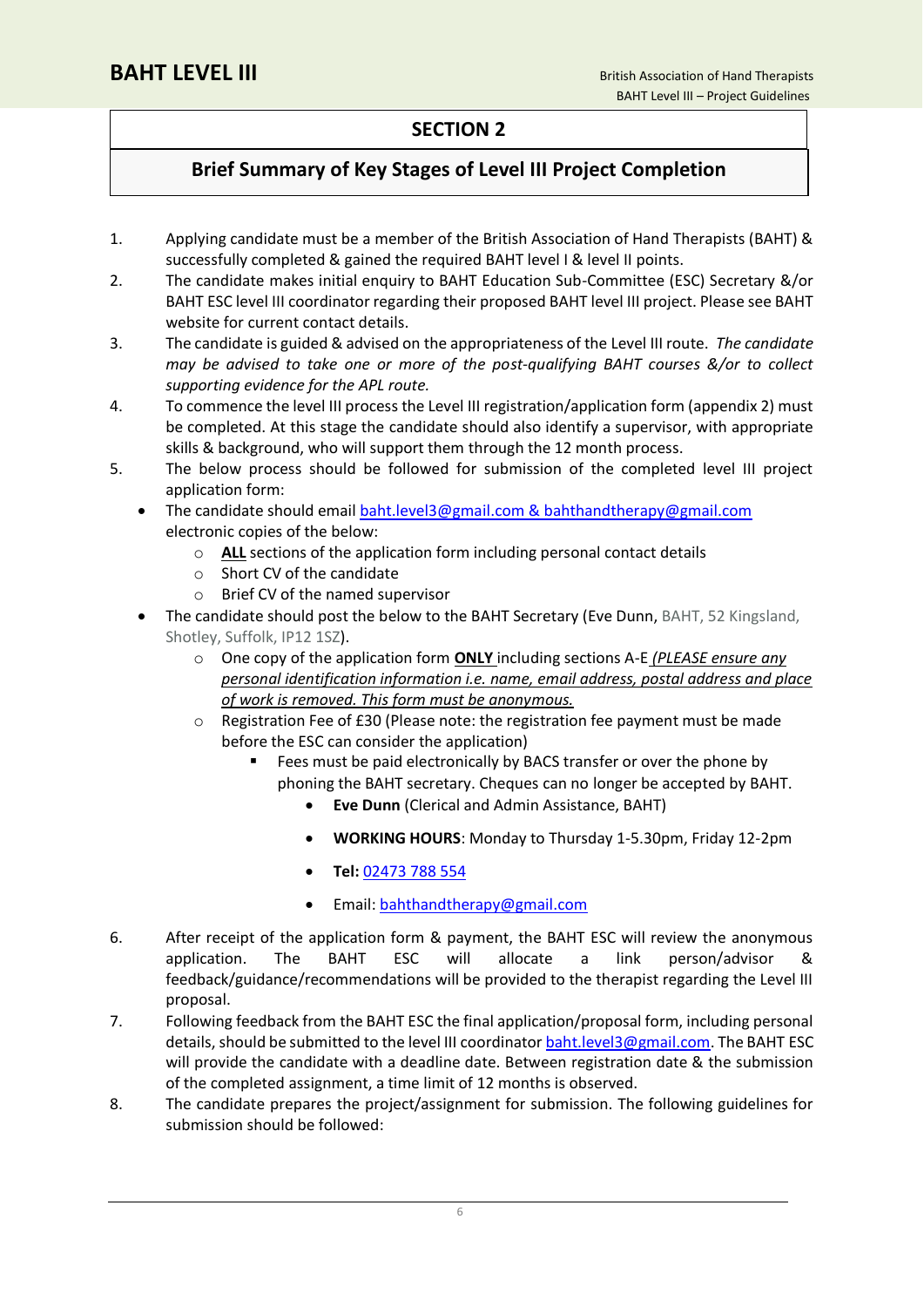- An electronic copy of the project, including all identification information i.e. name, postal address etc., should be emailed to [baht.level3@gmail.com](mailto:handtherapy@sky.com) & [bahthandtherapy@gmail.com](mailto:bahthandtherapy@gmail.com) Please ensure that a signed plagiarism form (appendix 3) is included.
- One copy of the project should be posted to the BAHT secretary (BAHT, PO Box 304, WOODBRIDGE, IP12 9EX). *PLEASE ensure any personal identification information i.e. name, email address, postal address and place of work is removed. The project must be anonymous*.
- A submission fee of £170-00 is required before the committee will review the submission (see fees & payment process page 5)
- 9. Between registration date & the submission of the completed assignment, a time limit of 12 months is observed.
- 10. The anonymous assignment is processed & marked by two BAHT ESC appointed assessors. All aspects of the marking criteria for the level III assignment must be passed. The BAHT ESC member/link who advises the candidate is NOT appointed as an assessor of the submitted assignment.
- 11. The BAHT ESC Assessors report the assignments results (pass or refer) to the level III coordinator. If discrepancy arises between the two assessors' decisions an external verifier will be appointed by the BAHT ESC secretary to assess the assignment blindly & reach a decision. This decision is final & a report will be sent to the level III coordinator who will inform the BAHT ESC.
- 12. Once the assignment mark has been clarified & agreed, the candidate will be notified as soon as possible by the BAHT level III coordinator.
- 13. Assignments referred will have the opportunity to resubmit for reassessment 6 weeks after feedback is provided. If the candidate fails the second submission a new report/study must be commenced.
- 14. PLEASE NOTE: some audits, all questionnaires & research will require ethical approval so time must be allowed for this process.

### **NOTE:**

- **All aspects of the marking criteria for the level III assignment must be passed.**
- **Signed forms are required for the application process & for the plagiarism form on submission which must only be emailed to** [baht.level3@gmail.com](mailto:baht.level3@gmail.com) & [bahthandtherapy@gmail.com](mailto:bahthandtherapy@gmail.com) **as instructed with the guidelines**
- **No paperwork will be returned so please ensure that copies are retained**

## **Aim of the Level III project**

To provide the opportunity for experienced therapists to develop and demonstrate appropriate postqualifying competence in one area of hand therapy. This is required to be a new piece of work which has not been commenced or previously completed in any form. *Work commenced or completed previously must be submitted for BAHT APL Level III route (see APL guidelines).*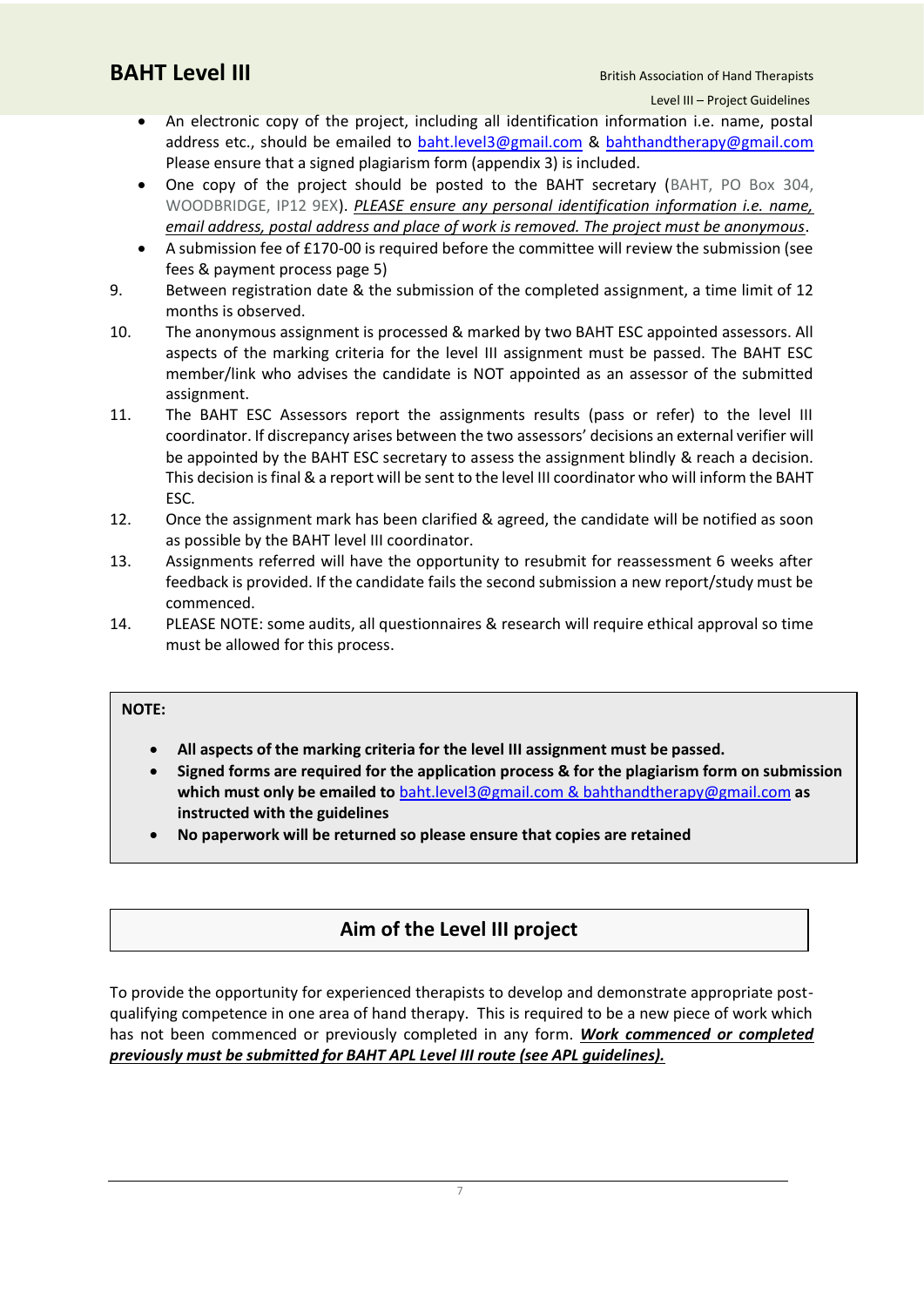## **BAHT Level III** BRIT ALCONDUCT AND RELATED A BRITISH Association of Hand Therapists

## **Objectives**

Candidates will be expected to identify the form of paper they are planning to offer for assessment.

On completion of the Level III project the candidate will:

(a) Review, reflect on & critically evaluate the knowledge base of an area of hand therapy (policy, provision or practice) & argue a coherent case for development.

### *&*

(b) Demonstrate a critical understanding of the social & ethical dimensions of their study.

## **Learning Methods**

- Relevant taught module &/or course relevant to the level III topic.
- Individual tutorials with supervisor.
- 60 hours minimum of self-directed study.
- Learning contract.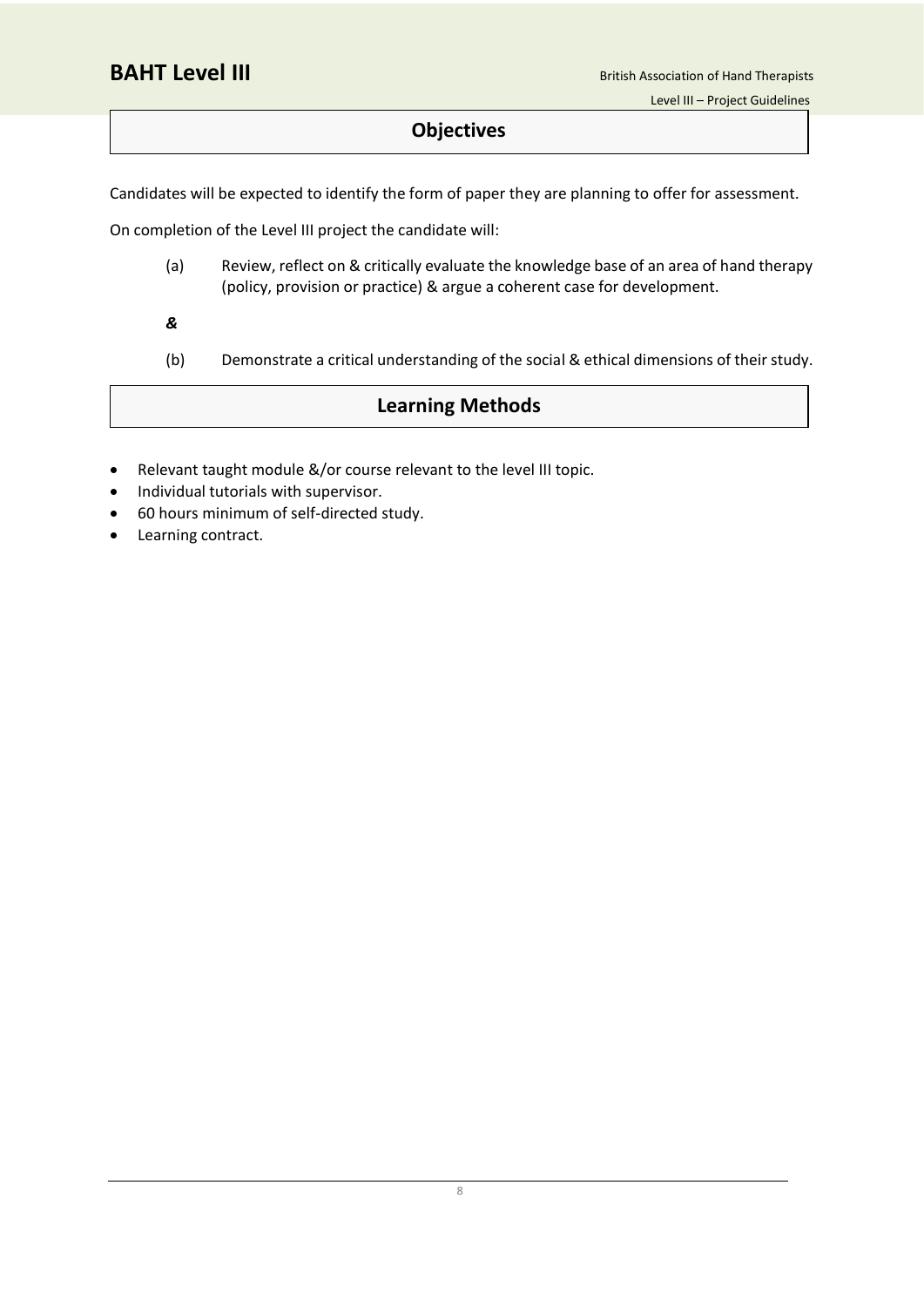## **Assessment Methods**

The level III project may be presented in one of the following ways:

- 1. Review paper
- 2. Employment-based report
- 3. Research study/audit.

#### **Review Paper (3,000 words +/- 10%):**

The paper should reflect a style required for publication for a specific journal. BAHT ESC welcomes submissions of this nature. Submissions from multiple author sources can only be accepted if the applicant is the main contributor. A signed & countersigned statement to this effect is essential.

This is an analytical, critical & evaluative written discussion making use of published & other sources. It is not expected that the preparation of a paper will include original research. It is expected that the paper will:

- 1. Explore & discuss the way the issue under study is analysed in the published literature & unpublished sources.
- 2. Apply this exploration to the issue under study.
- 3. Present an overview which evaluates the discussion (own & others) & brings this together in a synthesising way.

The kind of components that might be found in this piece of work are set out below:

- Identification of topic related to hand therapy
- Literature review
- Identification of strands of thinking & research
- Review of topic in light of above
- Following-through & evaluation of perspectives
- Framing of above in own thinking
- Developing & arguing own position
- Review of topic in light of own argument
- Evaluation & placing in context

This is an example, & is not intended to prescribe how the paper should be structured. You may wish to organise it rather differently from the above. But if you are unsure where to start, the above framework may give you a firm grounding, even if you then move away from it.

The candidate has the option to do a systematic review of literature (using Cochrane guidelines) or critical review (using the McMaster guidelines)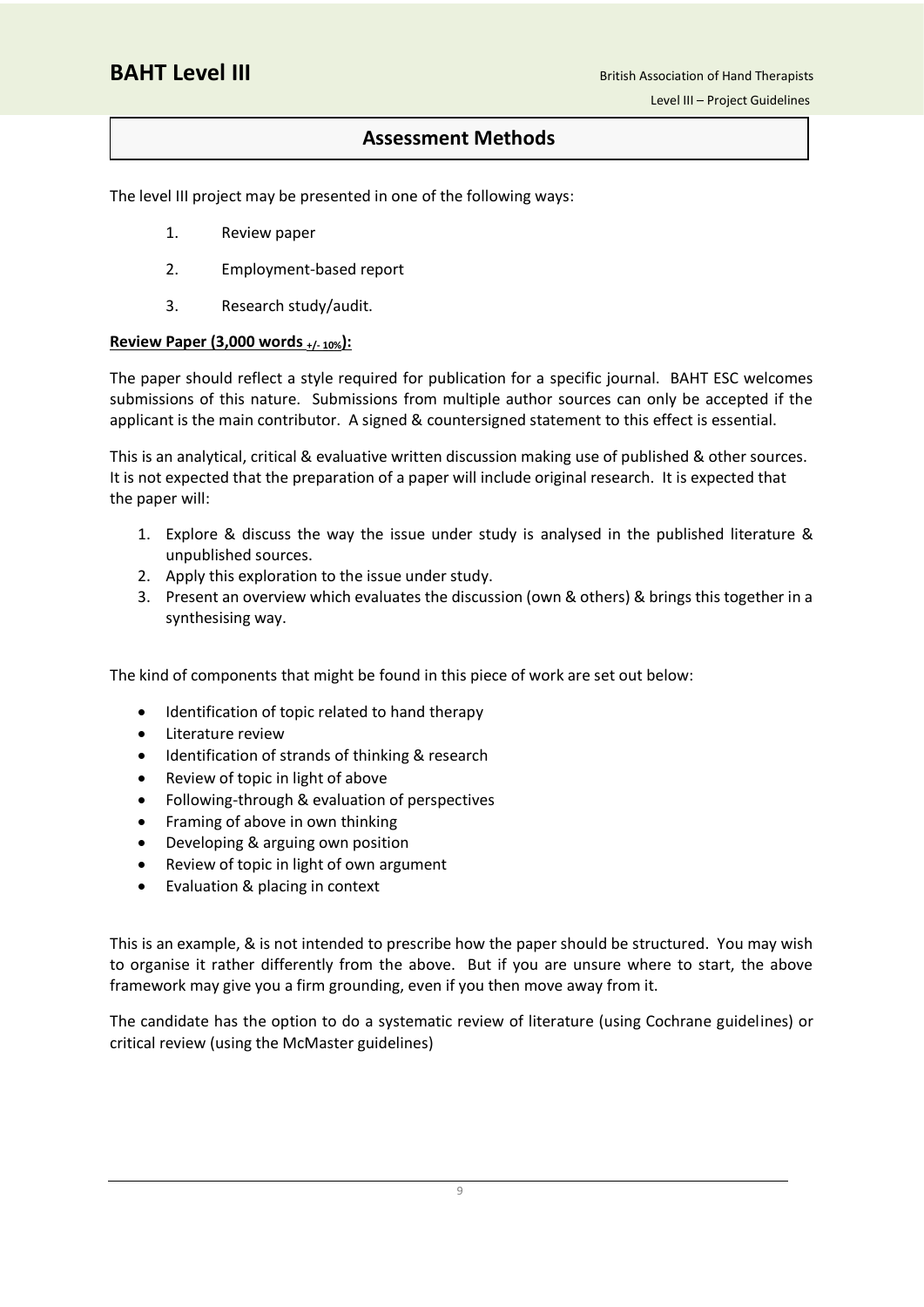### *Objective*

A possible example of an objective for this kind of submission might be:

"To contribute analysis, synthesis and evaluative discussion to a selected theoretical area or relevance to hand therapy"

#### **Employment Based Report (3,000 words+/- 10%):**

This is a report, which sets out to do the following:

- 1. Analyse an appropriate employment-based issue or problem related to hand therapy.
- 2. Offer well-argued solutions or responses to that issue or problem.

There should be a secure literary base. It is envisaged that an Employment Based Report might contain the following elements.

- Identification of the issue/problem
- Literature review
- Other data (including own)
- Review of areas of information & analysis
- Review of issue in light of above
- Review of possible responses/solutions
- Evaluation of responses/solutions
- Proposal & argument
- Evaluation

This report may be based on managerial & organisational aspects of hand therapy.

The paper may be based on published & unpublished documents including research reports & your own investigations.

#### *Objective*

The framework for an objective reflecting the nature of this submission might take the following form:

"To formulate responses to an employment-based issue or problem in the organisation of hand therapy founded on appropriate evidence, analysis & arguments"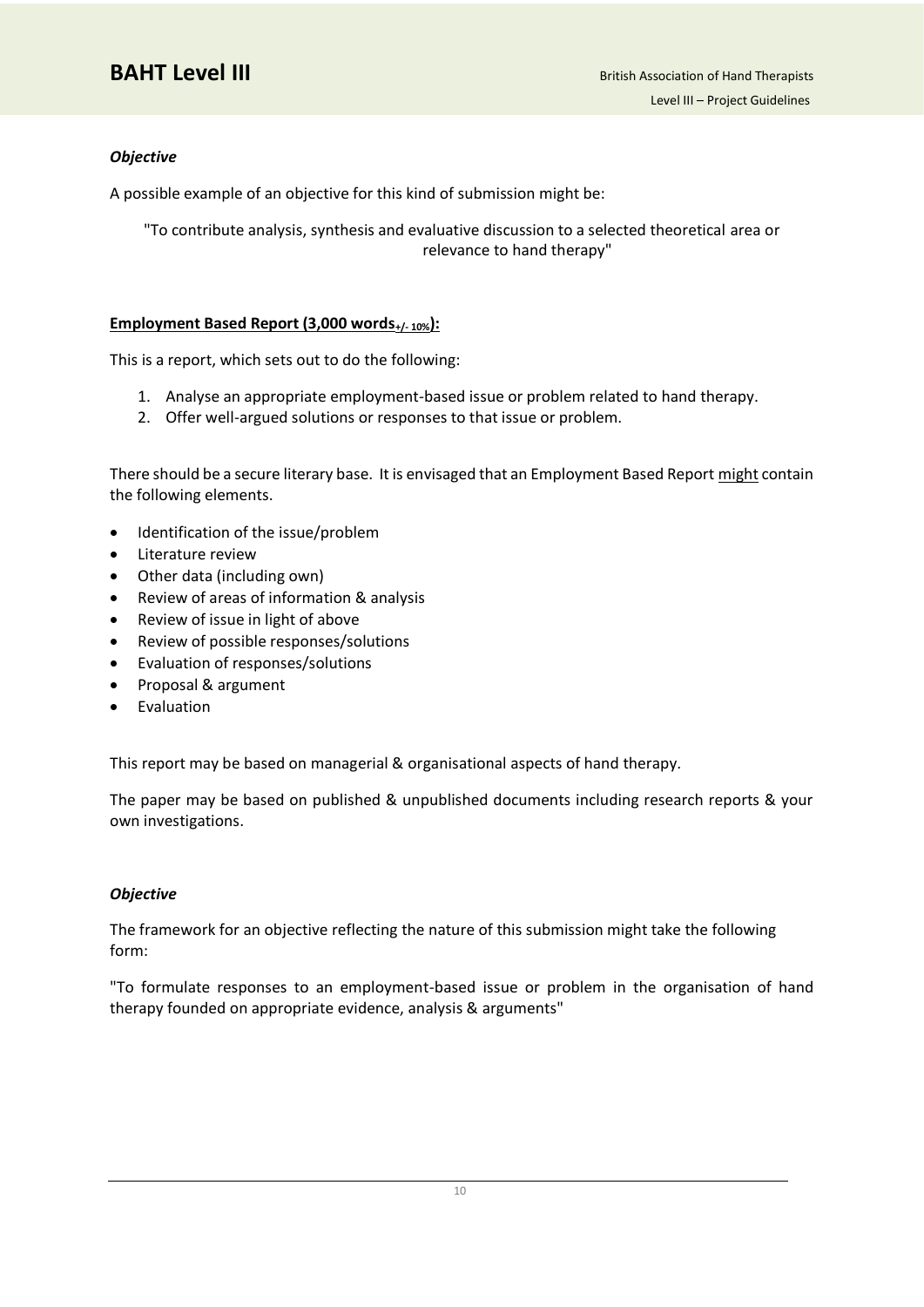#### **Research study/audit (3,000 words +/- 10%):**

This submission involves the gathering & analysis of data which is obtained in a study related to hand therapy. To obtain the data, & analyse it, you would need to use appropriate investigative design, appropriate methods of data collection & analysis, & critical evaluation. The elements, which should be present, are:

- Introduction
- Literature review
- Subjects & methods
- Results
- Discussion
- Evaluation

#### *Objective*

The framework for an objective or objectives reflecting the nature of this submission could take the following form:

"To identify the value of a specific area of hand therapy on the basis of systematic collection & analysis of relevant information".

#### *NOTE: this type of project will require ethical approval & discussion with your employer.*

## **Assessment Guidelines**

#### **Criteria for Assessment**

- A written assignment which may take the format of a review paper, a work-based report or a research study/audit project.
- Marked by 2 BAHT assessors
- The anonymous assignment is assessed on a pass/refer basis dependent on achieving the appropriate range of criteria. See Assessment Form for marking details (Appendix 4).
- All aspects of the marking criteria (Appendix 4) for the level III assignment must be passed.

The assignment should provide the following evidence where appropriate:

#### a) **Mandatory**

- i) Familiarity with the critical, methodological & theoretical literature associated with the field of enquiry.
- ii) An ability to sustain from evidence submitted, a reasoned argument & to draw consistent & coherent conclusions.
- iii) The ability to reflect in a mature fashion upon the outcomes/conclusions of the assignment & to be self-critical in assessing the contribution study makes to learning. This adds to the evidence base for hand therapy.

#### b) **Optional**

- iv) Augmentation or provision of an argued alternative to the literature associated with the nominated topic of study.
- v) A thorough grounding in appropriate research methodology (ies) & the academic concerns associated with the chosen topic of study.
- vi) The ability to collect data & analyse it according to accepted models of analysis.
- vii) The ability to evaluate critically available models of analysis.
- viii) The ability to propose alternative (or hypothetical) models of analysis.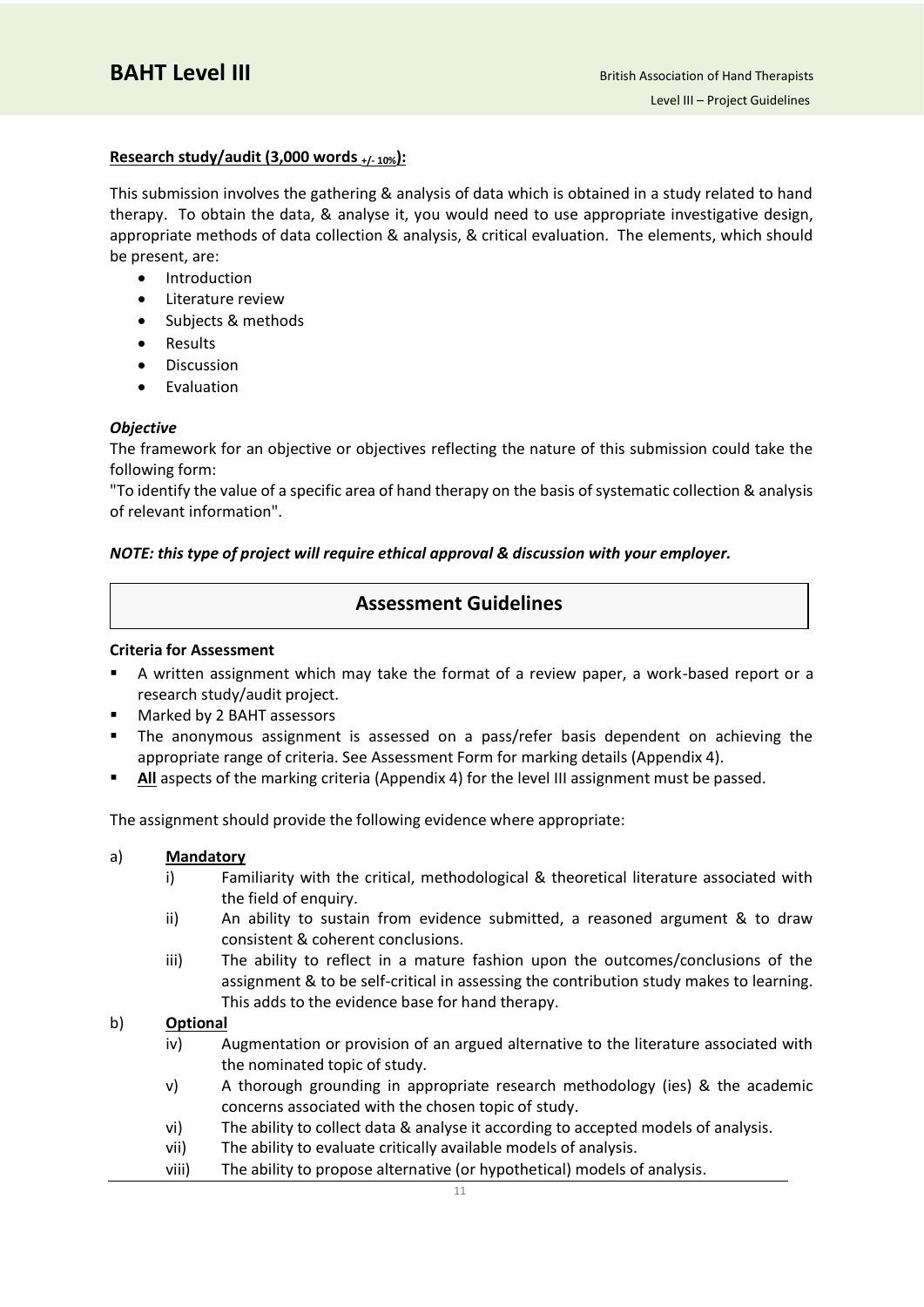#### **Guidelines for Assessment**

The assignment will be marked on the following:

- Presentation
- Introduction
- Core text
- Conclusion & recommendations
- References Vancouver system
- Appendix

Review papers, employment-based reports & research studies/audits will require, as appropriate:

- A title/author page.
- Date of submission.
- An abstract or summary (not to exceed 250 words).
- Acknowledgements (where desired).
- Where appropriate, evidence of consideration of ethical issues should be provided.
- The text, divided into introduction, subsections & conclusions; appendices; references & bibliography (Vancouver system).

## **Marking Criteria for the Report/Study – Marking Descriptors**

| <b>Mark</b>            | <b>Descriptor</b>                                                                                                                                                                                                                                                                                                                                                                                              |
|------------------------|----------------------------------------------------------------------------------------------------------------------------------------------------------------------------------------------------------------------------------------------------------------------------------------------------------------------------------------------------------------------------------------------------------------|
| <b>Higher Pass</b>     | Exceptional quality of work. Shows clear understanding of main facts, issues & concepts.<br>Work has internal consistency & is well organized. It shows good critical insight &<br>originality in thinking & breadth of reading. Can develop ideas rather than simply<br>recount. Is supported by appropriate & accurate language.                                                                             |
| Pass                   | There is understanding of the main facts & issues with attention to underlying themes.<br>Work shows internal consistency, is well organised & demonstrates the ability to select,<br>integrate & interpret material from a range of sources. There is some critical insight. No<br>gross inaccuracies. Adequate reading but lacks originality. Is rarely affected by<br>inappropriate or inaccurate language. |
| <b>Borderline Pass</b> | Some lack of understanding of main facts, issues & concepts although no serious errors<br>or miscomprehensions. Does not present work coherently. Fails to show originality. Is<br>weakened by inappropriate &/or inaccurate language. Such work requires reworking<br>rather than inclusion of new material.                                                                                                  |
| Defer/Fail             | Main facts, issues & concepts are poorly understood. Contains factual errors or serious<br>omissions. Material is poorly selected. Inadequate breadth of reading. Little effort to<br>interpret or integrate material. Poor writing style. Uses inappropriate / inaccurate<br>language. Such work requires extensive review or may require resubmission possibly<br>involving new pieces of work.              |

Note: These descriptors may be reviewed by the BAHT ESC & new ones may be introduced.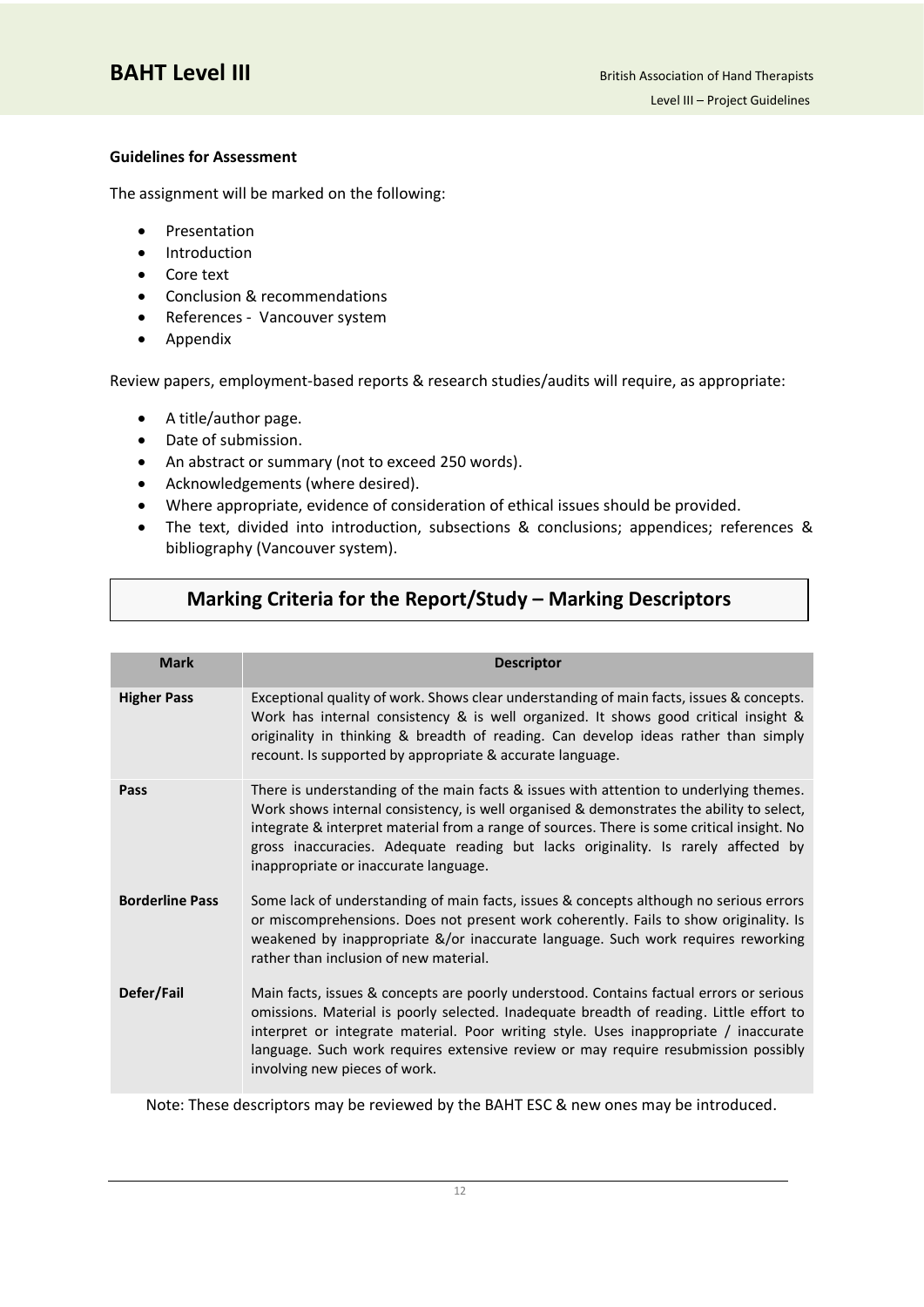#### **Presentation Guidelines**

*In the following specification some of the requirements of International Standards Office (1997) have been adopted.* Two anonymous copies are required for assessment

#### *Word Count*

• Assignments should not exceed the permitted word limit & if this is breached this will affect the mark awarded. The assignment may not be marked if beyond +/- 10% words.

#### *Typing, printing & copying*

- Typeface should be uniform & clear in all copies of the report/study, both for text, tables & illustrations. The minimum height of capital letters is 2mm & the minimum lower-case height 1.5mm. The main body of the text should be in black ink on white paper.
- Good photocopies on plain paper are acceptable however the copier should be checked to ensure that extraneous marks are not produced on the copies.

#### *Table of Contents & List of Tables & Figures*

- All separate sections of the work, list of figures or tables, references & appendices should be identified on the contents page.
- These are not included in the word count.
- Pages should be numbered consecutively & the position of the page numbers should be consistent throughout the assignment.

#### *The Title Page*

The title page should state:

BAHT Level III

Title of Project

Candidates Name

BAHT Number

Date

(Total Word Count)

#### *Paper, Margins & Line Spacing*

- It is preferable that only one side of the paper be used.
- A full binding margin of a minimum of 40mm must be allowed on the left-hand side of the paper & all other margins must be a minimum of 2.5mm.
- A minimum of  $1 \frac{1}{2}$  line spacing should be used.
- Candidates should check the text carefully & make full use of all word processing error checking facilities.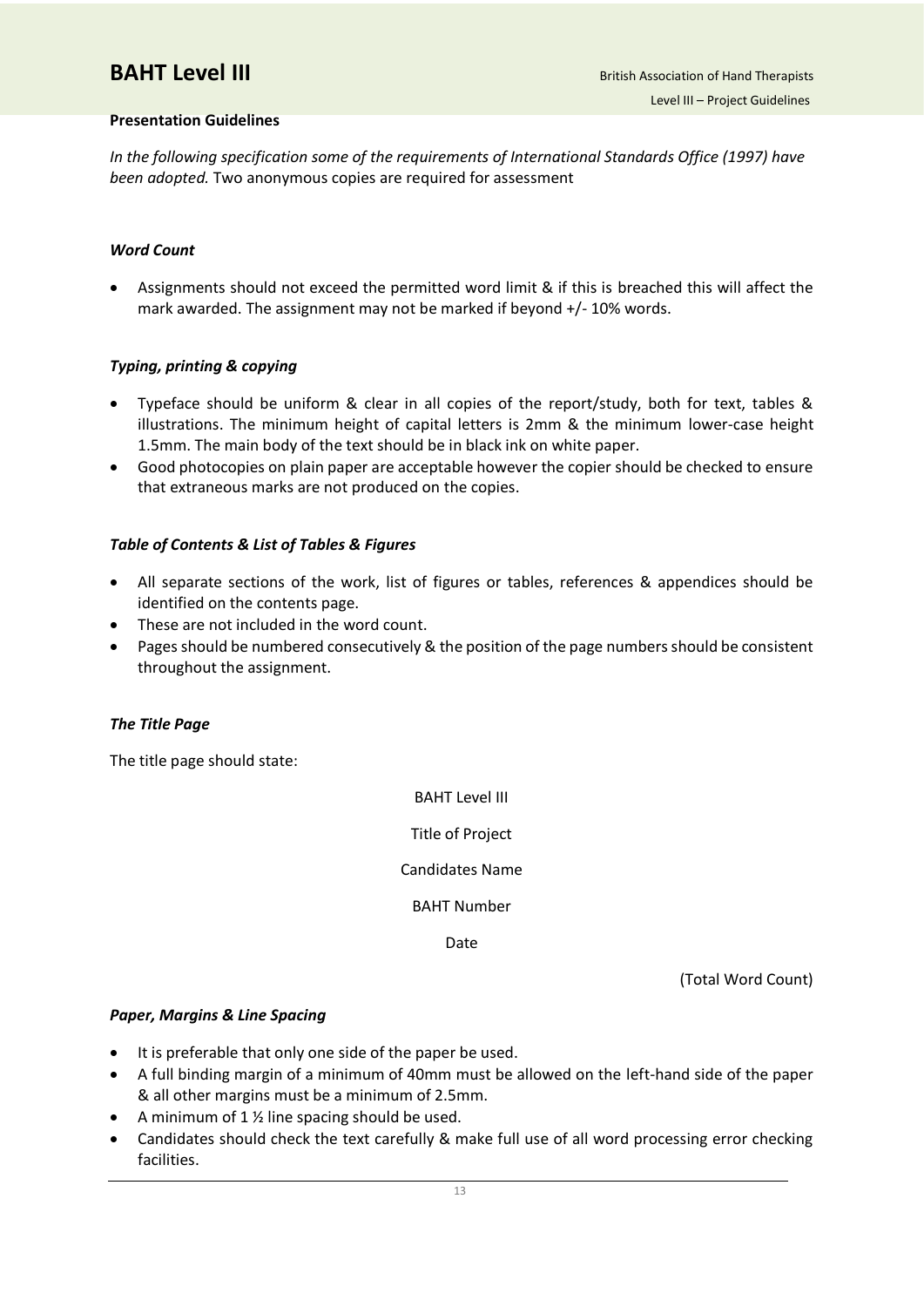#### *Footnotes*

Footnotes should be inserted at the foot of the page & a smaller typeface may be used. A line should be ruled between footnote & text.

#### *Diagrams, Figures, Tables, Illustrations & Other Supporting Material*

- Diagrams, figures, tables, illustrations should be placed as near to the relevant text as possible.
- All diagrams, figures, tables, illustrations should be clearly labeled
- Text within tables is not included in the word count but must be relevant.

#### *Essential Material*

Material that cannot be included in the main text should be presented as an appendix to the study.

#### *Referencing & Bibliography*

**Vancouver** referencing system: references should be identified in the text by superscript Arabic numerals after any punctuation, & numbered & listed at the end of the paper in the order in which they are first cited in the text, as follows:  $1,2$ 

- 1. Hussein JD, Chamberlain JO, Robinson MHE, *et al*. Randomised controlled trial of faecal occult blood screening for colorectal cancer. *Lancet* 1996;**348**:1472-7
- 2. Meade MS. Implications of changing demographic structures for rural health services. In: Gesler WM, Ricketts TC, eds. *Health in Rural North America*. New Brunswick, NJ: Rutgers University Press, 1992:69-85

All sources identified & acknowledged. Plagiarism / Statement of Ownership form completed.

#### **Ownership of the Material Outcomes:**

The ownership of intellectual labour & its material outcome rests with the candidates.

#### **Submission**

- Submission of the assignment should occur within *12 months* following the acceptance of the proposal or ethical approval.
- The following guidelines for submission should be followed:
	- $\circ$  An electronic copy of the project, including all identification information i.e. name, postal address etc., should be emailed to [baht.level3@gmail.com](mailto:handtherapy@sky.com) & [bahthandtherapy@gmail.com](mailto:bahthandtherapy@gmail.com) Please ensure that a signed plagiarism form (appendix 3) is included.
	- o One copy of the project should be posted to the BAHT secretary (BAHT, PO Box 304, WOODBRIDGE, IP12 9EX ). *PLEASE ensure any personal identification information i.e. name, email address, postal address and place of work is removed. The project must be anonymous*.
	- $\circ$  Please note a fee of £170.00 must be made before the submission will be marked (see payment details on page 5)
- Therapist to retain copies.
- Proof of ethical or audit approval process.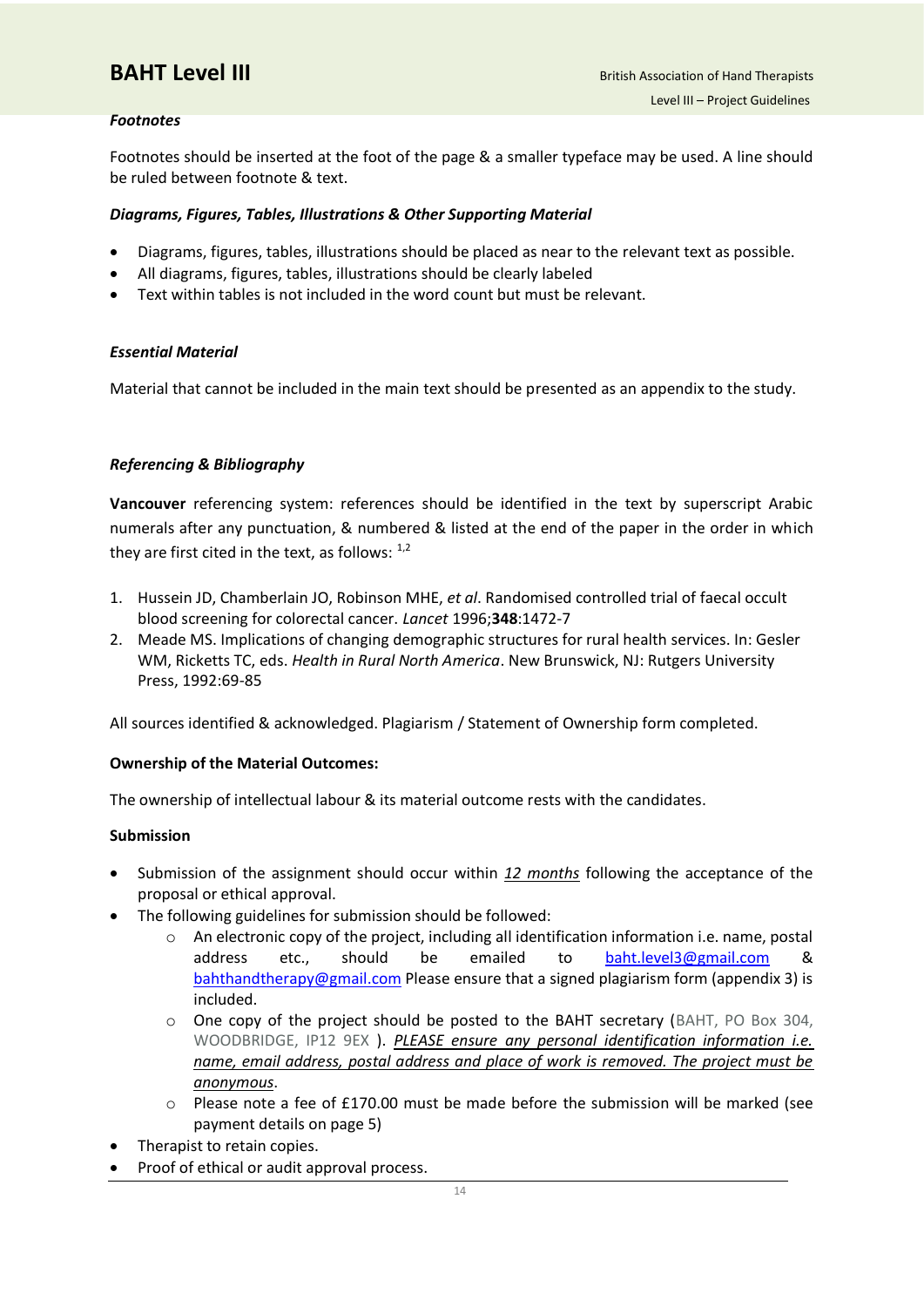#### **Extensions**

- Any candidate, who fails to submit the assignment on the designated date, without informing the BAHT ESC & level III coordinator, will be subject to the BAHT ESC decision on late submission.
- Extensions to the submission deadline for sickness or mitigating circumstances can be negotiated with the BAHT ESC via the allocated Link person/advisor & BAHT level III coordinator.
- If the candidate is experiencing any problems which they feel are impacting on their studies it is strongly recommended to liaise with the studies supervisor, BAHT Link person/advisor & BAHT level III coordinator.

#### **Note: This commonly occurs if ethical approval is required.**

## **Organisation and Administration**

#### **Process towards Approval**

- The candidate will have successfully completed BAHT level I & II routes & acquired the required BAHT points at each level. The candidate will be a BAHT member.
- The candidate will provide a CV with evidence of an interest in hand therapy or of involvement in the system.
- The candidate will consider the scope & possible nature of the study with a local supervisor of their choice, approved by the BAHT ESC. A short CV of the supervisor should be submitted to [baht.level3@gmail.com](mailto:handtherapy@sky.com) & [bahthandtherapy@gmail.com](mailto:bahthandtherapy@gmail.com) when the initial application process occurs.
- The candidate will submit electronic forms & an anonymous paper application form (appendix 1 & 2), following the guidance provided earlier in this document, outlining the intentions & a plan of work with relevant payment (£30-00 registration fee).
- The BAHT ESC will allocate a BAHT link person/advisor. If the application is satisfactory, the candidate will be advised as to how to proceed. If the application requires development, the candidate is required to make amendments before resubmissions following discussions with the BAHT link person.
- The assignment/project should be submitted electronically & in paper form (following the instructions provided earlier within this document) within twelve months following acceptance of the proposal with relevant fee (£170 submission fee).
- Two BAHT Assessors will be appointed by BAHT, to confidentially assess the anonymous paper assignment. The candidate will be informed of the results two months after submission. If unsuccessful feedback will be provided & a date to resubmit provided.

#### **Role of Candidate**

- The candidate has the responsibility for supporting their claim with appropriate evidence. It is imperative that reflection on the learning experience is visible & clearly demonstrated throughout the assignment.
- The candidate is responsible for contacting the BAHT Link person/advisor allocated to them for support & updates.
- Submitting the assignment within the agreed timescale.
- Following guidelines within this document.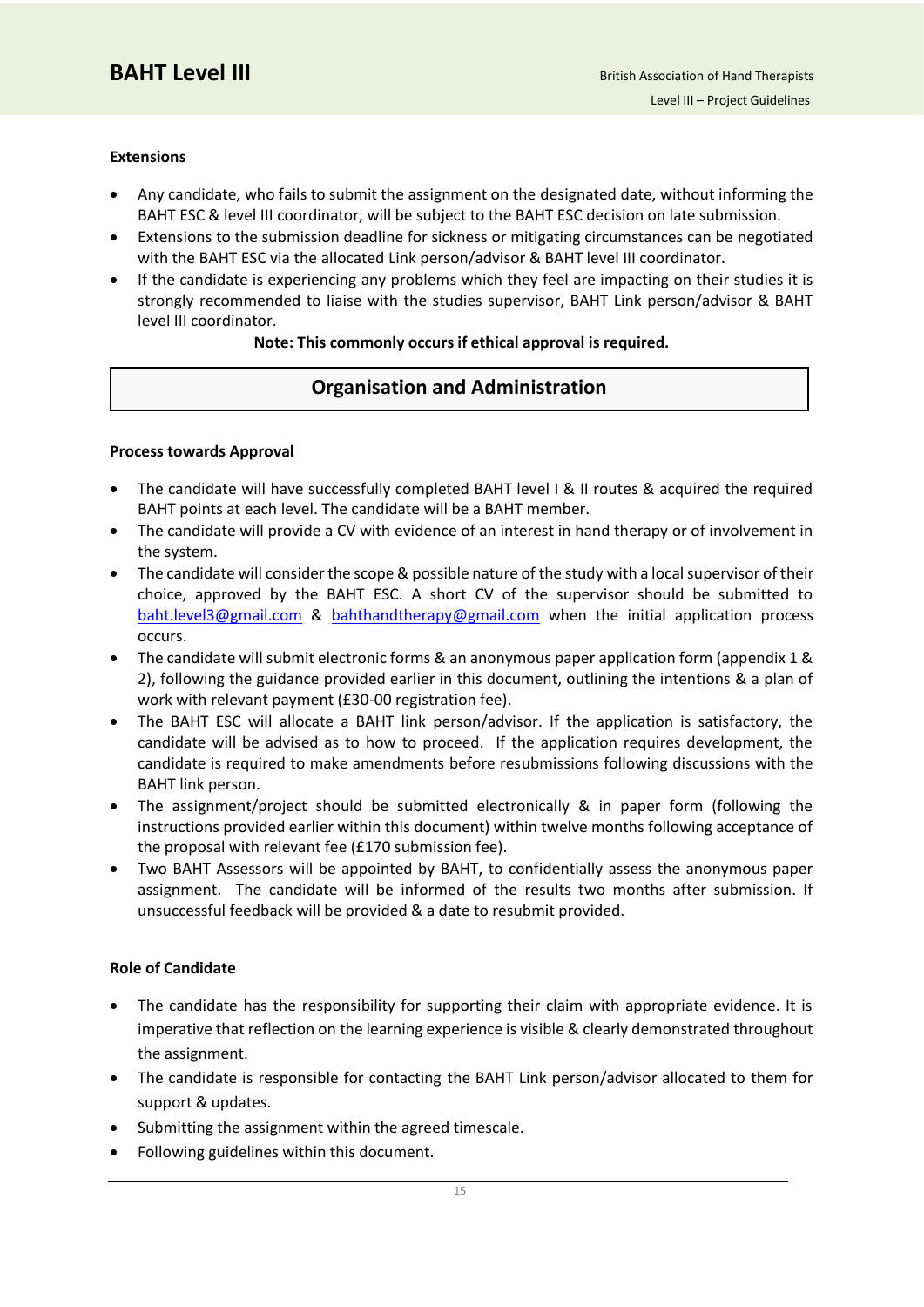### **Role of BAHT Education Sub-Committee/Level III Coordinator**

Formal responsibility for the assessment of all claims through the Level III process lies with the BAHT Education Sub-Committee who submits verified recommendations to the Executive Committee of BAHT.

In discharging its responsibilities, the BAHT ESC makes judgments in respect of applications on the basis of the authenticity, relevance, reliability, sufficiency & validity of the claimed learning. It also considers the appropriateness, currency & quality of the evidence provided.

On behalf of the BAHT Executive Committee, the BAHT ESC is responsible for:

- To provide Level III guidelines to candidates.
- To approve the candidate's supervisor.
- To allocate a BAHT link person/advisor.
- To inform the candidate of the outcome of the proposal.
- To appoint two assessors for the assignment.
- To ensure that assessment of each assignment is undertaken correctly, including liaison with the student, the supervisor, the link person & the assessors, within the relevant deadlines.

#### **Role of BAHT ESC Link Person/Advisor**

On behalf of the BAHT ESC, the BAHT ESC Link Person/advisor is responsible for:

- Answer queries on the Level III process or refer back to the BAHT level III coordinator as necessary.
- Discuss possible information to be included in the CV.
- Discuss with the candidate & BAHT ESC regarding options for written paper i.e. reviews, employment-based report or research study & any other issues that arise.

Note: The BAHT ESC Link Person/Advisor is not expected to read & review the assignment. This should be undertaken by the candidates chosen supervisor. The ultimate decision on the final text lies with the candidate. The BAHT ESC Link Person/Advisor is not held responsible for the submitted assignment. There is peer support available for the BAHT ESC Link Person/Advisor if they feel it is necessary through the BAHT ESC level III coordinator.

#### **Role of Supervisor**

The supervisor may be the candidate's manager, site administrator or consultant, with experience in the field of research, review, publication, as appropriate. (A short CV will be required which should be emailed to **[baht.level3@gmail.com](mailto:handtherapy@sky.com) & [bahthandtherapy@gmail.com](mailto:bahthandtherapy@gmail.com)** when the initial application occurs).

The responsibilities of the supervisor include:

- To communicate with the student on a regular & frequent basis. A minimum of 10 hours supervision is recommended.
- To ensure that ethical approval is sought where deemed necessary.
- To discuss & agree the topic, the scope & resource implications of the study.
- To enable the candidate to reflect upon the outcomes of the study so that findings are appraised.
- To ensure that the student receives advice on matters relating to the presentation of the work to ensure that the project reaches completion within the deadlines. Important in this process is that the findings of an investigation are clearly articulated, the implications for further investigation given evaluation & areas of speculation clearly indicated.
- To liaise if appropriate with the BAHT Link Person/Advisor.
- To read, review the assignment as required.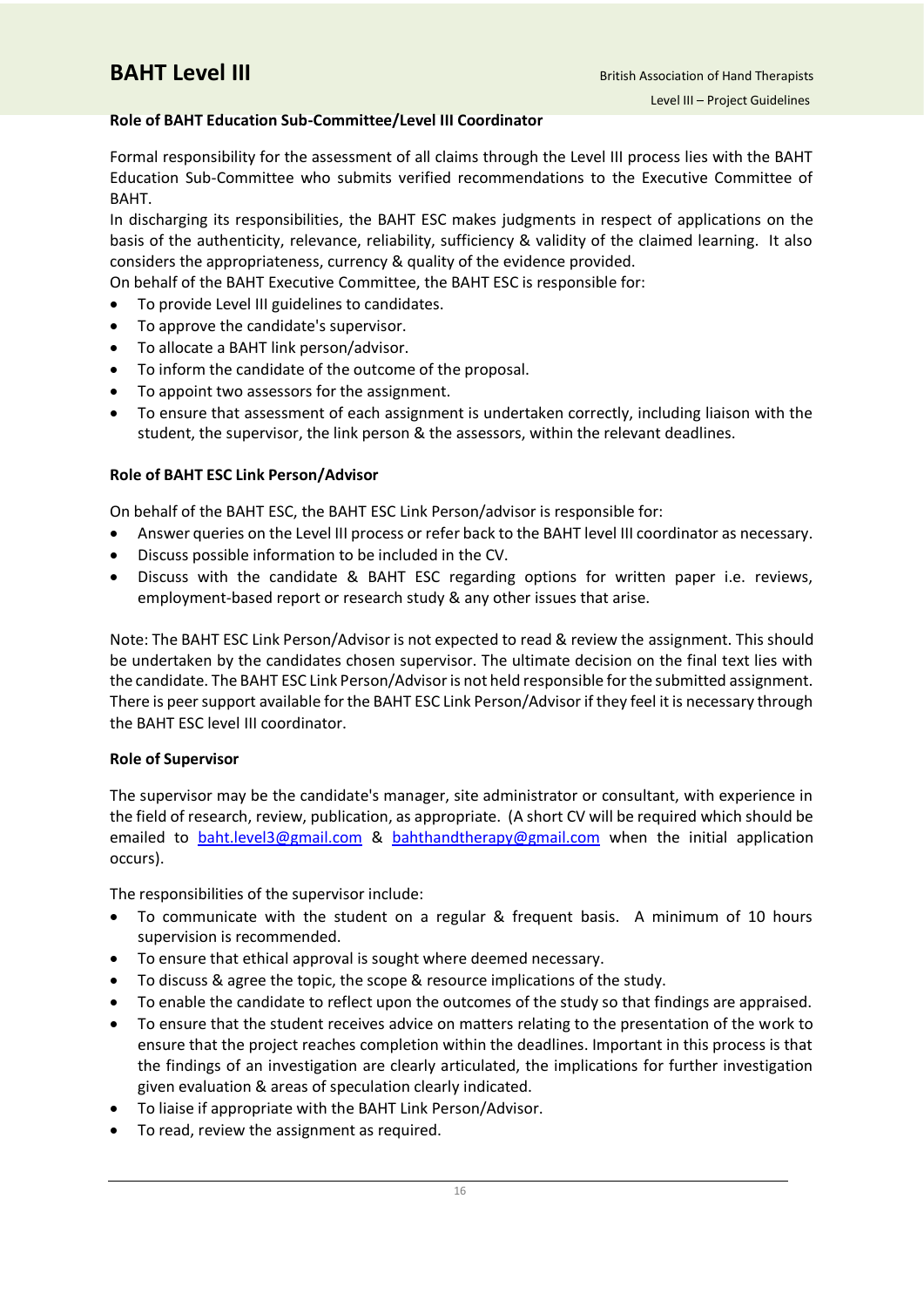#### **Role of Assessors**

In keeping with good practice the role of the BAHT Assessor cannot be undertaken by the BAHT Link Person/Advisor. Two Assessors will be appointed by the BAHT ESC.

The responsibilities of the Assessors include:

- To independently, objectively & confidentially asses the assignment on a Pass/refer basis using the marking criteria in appendix 3.
- The Assessors will provide written feedback, which will be normally returned to the candidate by the BAHT ESC within eight weeks of submission.
- To ensure that the assignment achieves the learning outcomes & that the standard of work is appropriate for Level III.

Note: In the event of disparity regarding the assessors' evaluation being unresolved by arbitration, an external verification is achieved through the appointment of an External Verifier. External Verifiers are nominated (if necessary) by BAHT ESC on the basis of particular knowledge & expertise in hand therapy. An External Verifier gives independent advice & assists in maintaining quality & good practice in the Level III procedures & processes. External Verifiers provide written feedback to the BAHT ESC Secretary.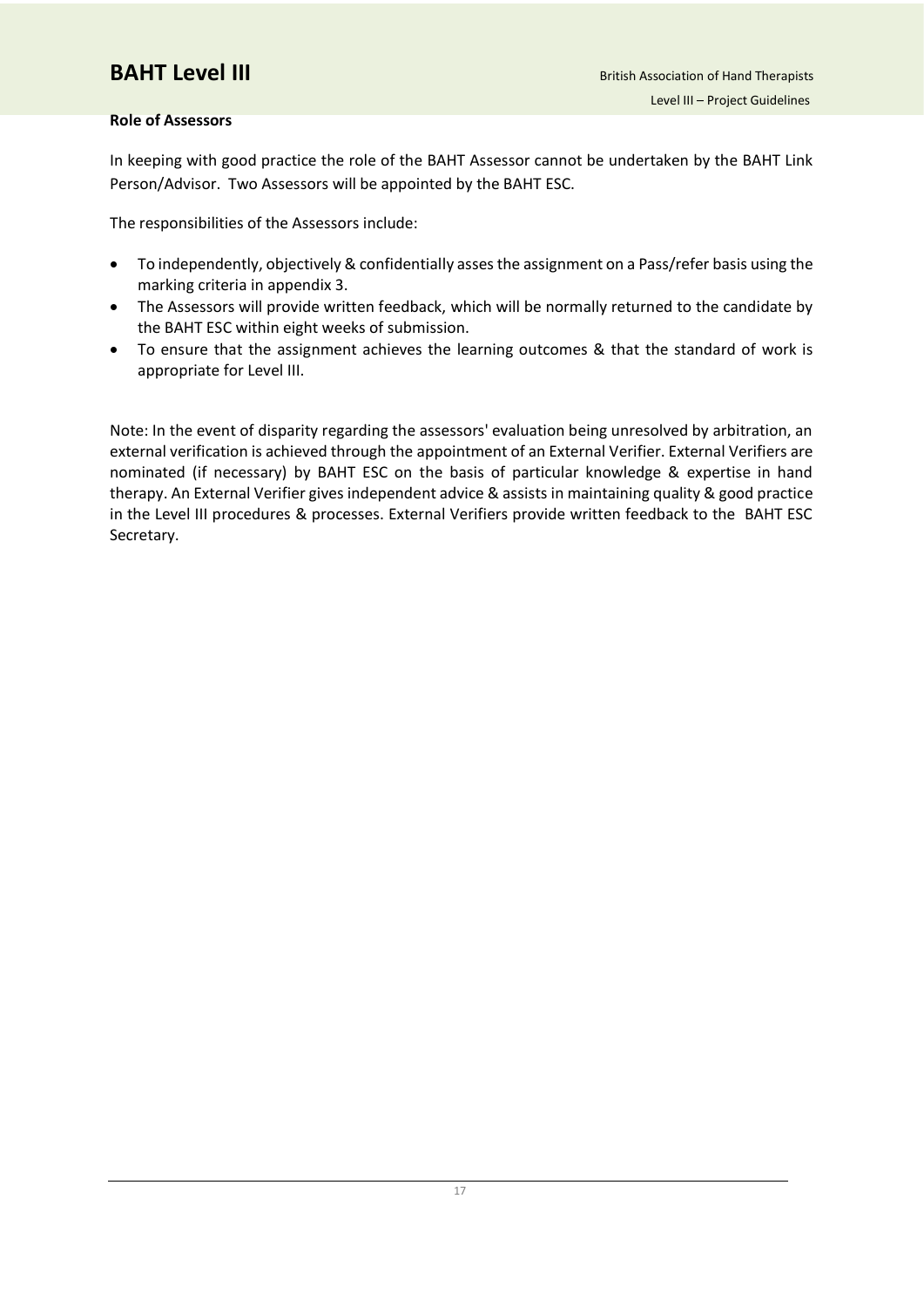Level III – Project Guidelines

#### **Level III Project Flow Chart**

| <b>Stage</b>  | <b>Action by applicant</b>                                                                                                               | <b>Responses &amp; those</b><br>responsible                                                                                    | <b>Points</b>                                    |
|---------------|------------------------------------------------------------------------------------------------------------------------------------------|--------------------------------------------------------------------------------------------------------------------------------|--------------------------------------------------|
| Pre-entry     | request Level III information from<br>$\bullet$<br><b>BAHT ESC secretary</b>                                                             | information, including objectives<br>& structural guidelines, sent by<br><b>BAHT ESC secretary</b>                             | Level $I =$<br>1<br>Level $II =$<br>$2 \times 3$ |
|               | receive notification of ESC Link<br>$\bullet$<br>Person/Advisor<br>decide to proceed: register<br>$\bullet$<br>application for Level III | BAHT ESC & Secretary of BAHT<br><b>ESC</b>                                                                                     | Level $III =$<br>5                               |
|               | candidate identifies supervisor<br>$\bullet$<br>who approved by BAHT ESC                                                                 | Candidate                                                                                                                      |                                                  |
|               | pay registration fee to BAHT<br>$\bullet$<br>receive confirmation of                                                                     | Secretary BAHT ESC<br><b>LEVEL III PROJECT</b>                                                                                 |                                                  |
|               | registration                                                                                                                             | <b>COMMENCES</b>                                                                                                               |                                                  |
| Preparation   | reflect on experience &<br>$\bullet$<br>achievements with assistance                                                                     | Assistance given by BAHT Link<br>Person/Advisor<br>Applicant                                                                   |                                                  |
|               | use check lists to compare<br>$\bullet$<br>experience & achievements with                                                                |                                                                                                                                |                                                  |
|               | those stated in the objectives for<br>the level being considered                                                                         | Applicant & supervisor<br>Applicant & supervisor                                                                               |                                                  |
|               | prepare a profile of own learning<br>$\bullet$<br>using objectives listed<br>identify sources of evidence<br>$\bullet$                   | Assistance by ESC Link Person/Advisor                                                                                          |                                                  |
|               | identify any areas needing<br>$\bullet$                                                                                                  |                                                                                                                                |                                                  |
| Gathering     | further study/experience<br>assemble evidence for each<br>$\bullet$                                                                      | Guidance given by supervisor & liaison with                                                                                    |                                                  |
| evidence      | objective in the level being<br>considered                                                                                               | <b>BAHT Link Person/Advisor</b>                                                                                                |                                                  |
|               | produce report/study of evidence<br>$\bullet$<br>conforming to Level III structural<br>guidelines given by BAHT ESC                      |                                                                                                                                |                                                  |
| Assessment    | submit report/study within 12<br>$\bullet$<br>months of BAHT acceptance of                                                               | Submission considered by Assessors & ESC<br>if required                                                                        |                                                  |
|               | proposal (report) or ethical<br>approval date                                                                                            | Requirements advised by secretary BAHT<br><b>ESC</b>                                                                           |                                                  |
|               | produce additional evidence as<br>$\bullet$<br>required                                                                                  |                                                                                                                                |                                                  |
| Accreditation | informed of pass or refer/refer<br>$\bullet$                                                                                             | Assessors' recommendations/feedback<br>provided<br>Recommendation by Assessors to BAHT ESC<br>Decision taken by BAHT ESC, then |                                                  |
|               | candidates given chance to re<br>$\bullet$<br>submit report/study<br>all candidates provided with<br>$\bullet$                           | recommended to Executive Committee                                                                                             |                                                  |
|               | feedback                                                                                                                                 |                                                                                                                                |                                                  |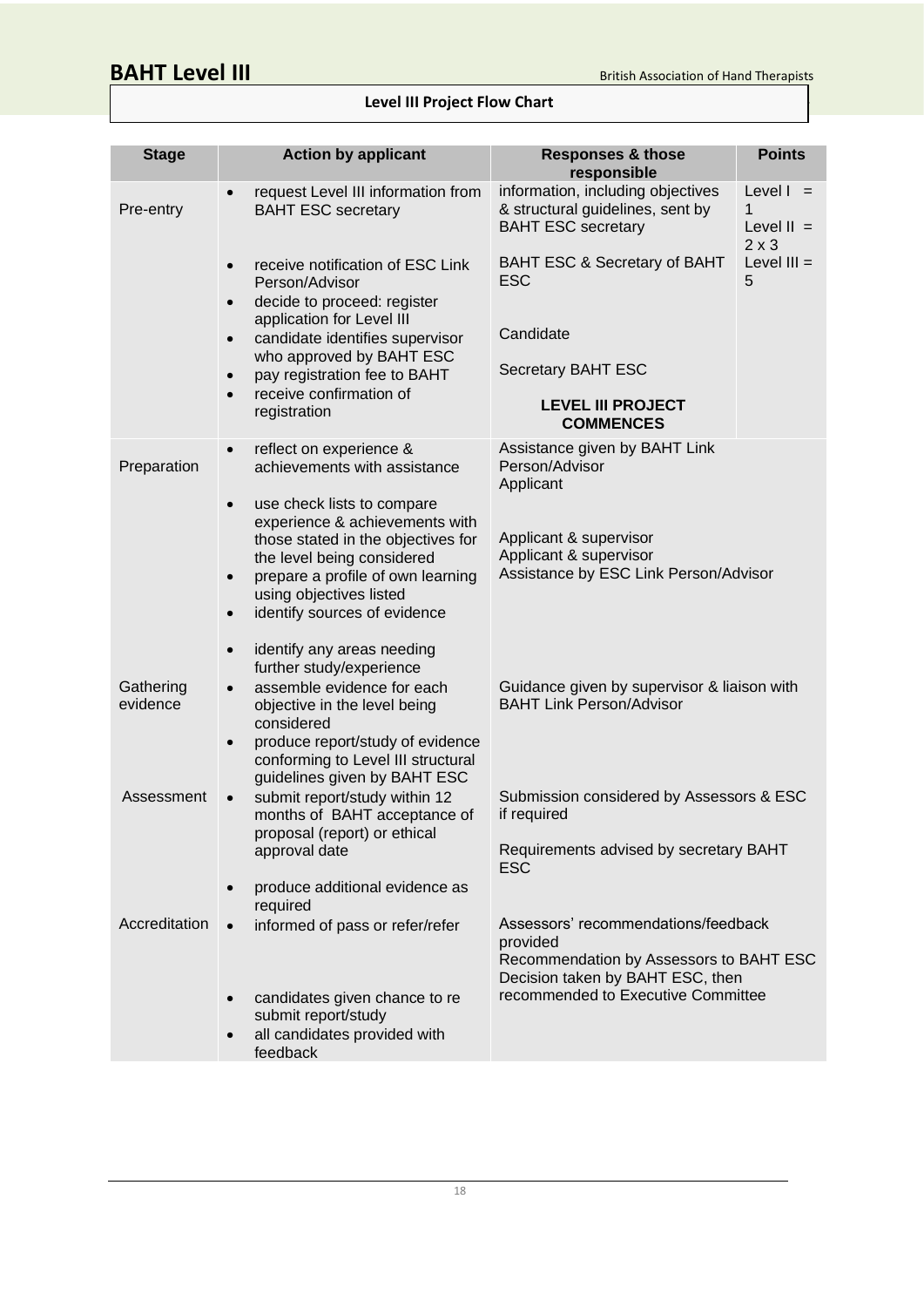## **SECTION 3 - Appendices**

## **Appendix 1 – Study Proposal Guidelines**

All proposals should be made on the standard BAHT level III project proposal application form (see appendix 2). The form comprises of sections A to G. A word format of this document can be found on the BAHT website – educational & courses: the BAHT education process (Route to AHT).

Submission guidelines for the application form:

- Please complete **ALL** sections of the application form including personal contact details as requested & email an electronic copy to [baht.level3@gmail.com](mailto:handtherapy@sky.com) [& bahthandtherapy@gmail.com](mailto:bahthandtherapy@gmail.com) Please ensure you also include a short CV for both the candidate & supervisor.
- Please post a copy of the application form **ONLY** including sections A-E to the BAHT Secretary (BAHT, PO Box 304, WOODBRIDGE, IP12 9EX). *PLEASE ensure you remove any personal identification information i.e. name, email address, postal address and place of work.* Please note registration fee payment must be included before the ESC can consider your application.

**Section A: Title**

**Section B: Project Summary**

### **Section C: Background to the Project**

The details of the project should be set out as follows:

- 1. **Literature review** give a concise summary of the existing state of knowledge in the field.
- 2. **Problem statement** using two or three sentences give a statement of the existing problem & the purpose of the study.
- 3. **Hypothesis / research question (if applicable)** state clearly & unambiguously your hypothesis & research question.
- 4. **Definitions of terms** provide definitions of any terms that will be used in the study.
- 5. **Limitations** list the factors, which may limit the scope of the study.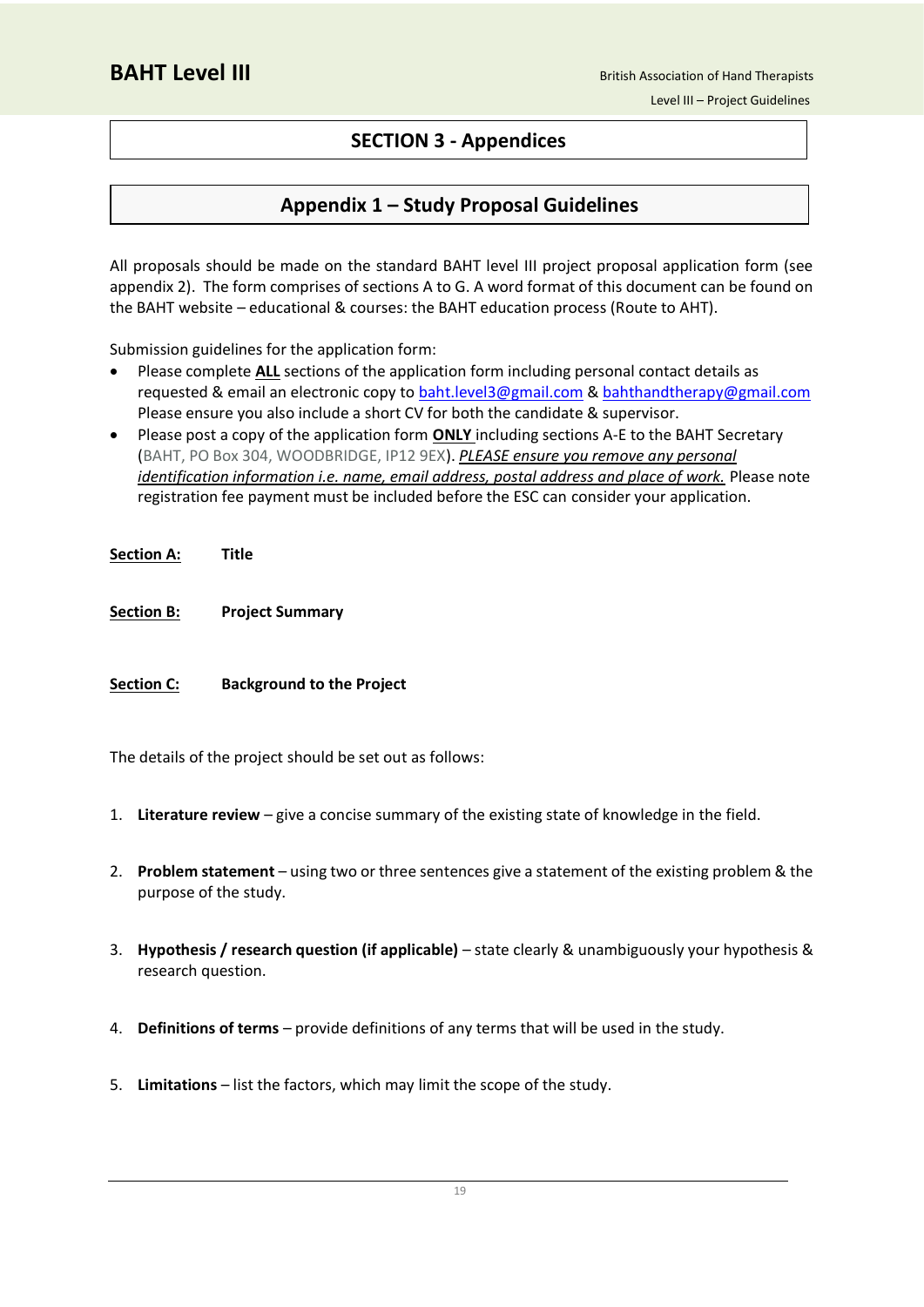### **Section D: Plan of Investigation**

The details of the plan of investigation should be set out as follows:

- 1. **Study design / method** describe the kind of research design & / or study method that is to be employed to test the hypothesis, answer the research question or problem (s) identified).
- 2. **Measurement device / instrument**  describe the tools that will be used to collect the relevant data for your study. Indicate rationale for selecting them & also any shortcomings they may have which could impose limitations on the study.
- 3. **Sample selection (if applicable)** describe exactly how you will select the sample for the study & the number of participants you will use. Identify the method to be used. Indicate how the anonymity & confidentiality of the participants will be ensured & how the rights of human participants will be protected.
- 4. **Data collection & procedure** describe in detail exactly how you plan to carry out the study.
- 5. **Data analysis (if applicable)** give an indication of the measures that will be utilized to analyse data collected.
- 6. **Timescale** give a brief project timetable. (Between registration date & the submission of the completed assignment, a time limit of 12 months is observed).
- 7. **Local Research Ethics Committee (LREC) –** approval has to be obtained & evidence provided of this.

### **Section E: References**

- 1. Use Vancouver referencing format.
- 2. Only key references are required in the proposal.

### **Section F: Declaration**

- The applicant MUST sign this section.
- Please complete **ALL** sections of the application form including personal contact details as requested & email an electronic copy to [baht.level3@gmail.com](mailto:handtherapy@sky.com) & [bahthandtherapy@gmail.com](mailto:bahthandtherapy@gmail.com) Please ensure you also include a short CV for both the candidate & supervisor.
- A copy of the completed application form **ONLY** including sections A-E & a Brief CV including details of courses completed should be returned to the BAHT Education Sub-Committee Secretary (Eve Dunn, BAHT,52 Kingsland, Shotley, Suffolk, IP12 1SZ). *PLEASE ensure you remove any personal identification information i.e. name, email address, postal address and place of work from the application form.*
- Please note a registration fee of £30.00 must be made before the ESC can consider your application.
	- $\circ$  Fees must be paid electronically by BACS transfer or over the phone by phoning the BAHT secretary. Cheques can no longer be accepted by BAHT.
		- **Eve Dunn** (Clerical and Admin Assistance, BAHT)
		- **WORKING HOURS**: Monday to Thursday 1-5.30pm, Friday 12-2pm
		- **Tel:** [01473](tel:01394610131) 788 554
		- **Email: [bahthandtherapy@gmail.com](mailto:bahthandtherapy@gmail.com)**
- The proposal will be considered at the next BAHT Education Sub Committee meeting.
- Confirmation will be received of receipt of the proposal with an anticipated date of reply from the BAHT ESC.

#### **Section G: Previous Accreditation Points**

• Dates, courses &/or APL of previously acquired BAHT points.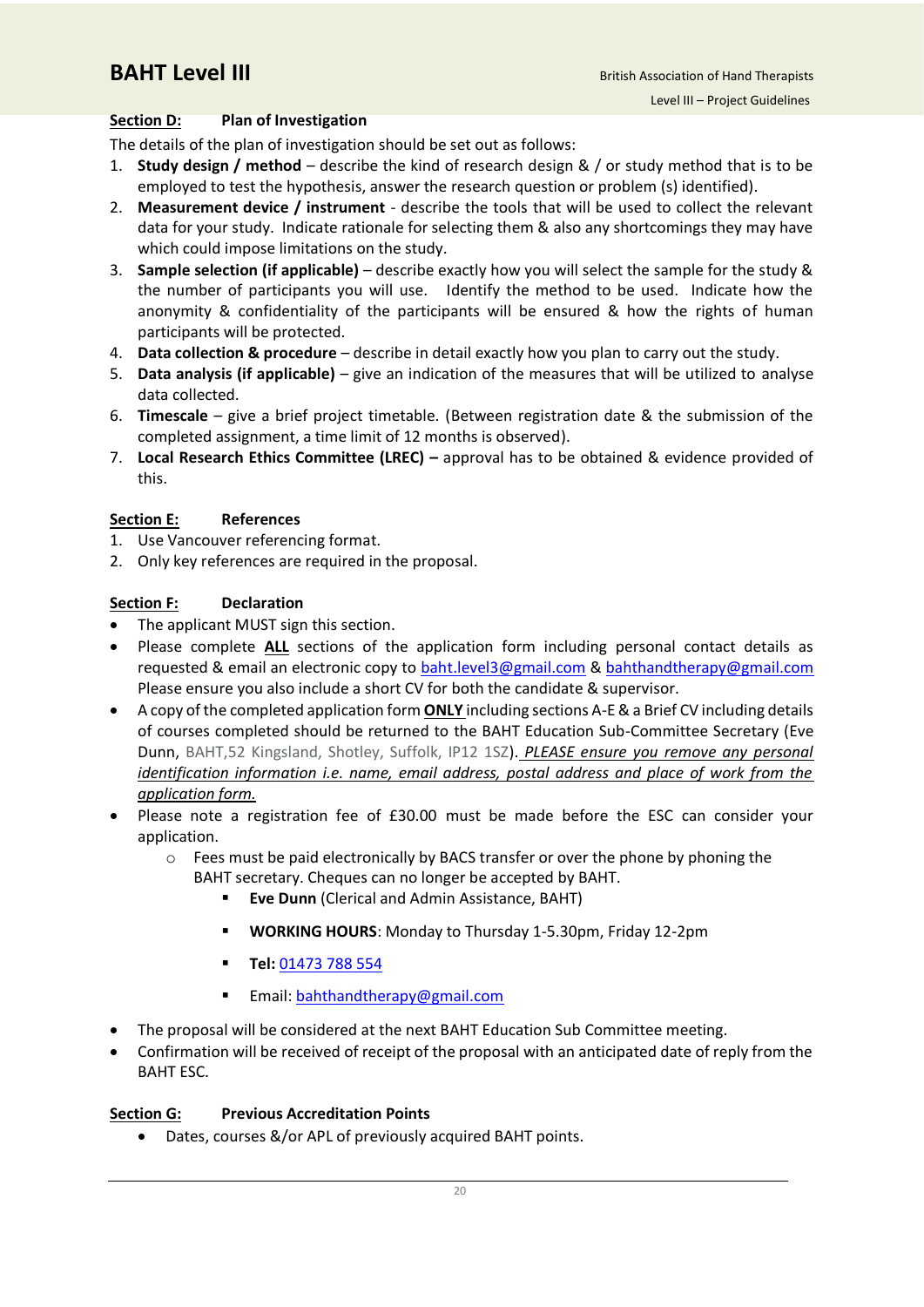## **Appendix 2 – Level III Application Form**

*A word format of this document can be found on the BAHT website – educational & courses: the BAHT education process (Route to AHT).*

Please complete this form & tick the checklist below to ensure you have included all the information required. Please follow the submission guidelines for the application process within the BAHT level III Project Guidelines.

 $\Box$  £30 application fee

□ Level III Project Application Form

 $\square$  Short CV of candidate

 $\square$  Name of Supervisor

 $\square$  Short CV of Supervisor

| <b>Name</b>             |  |
|-------------------------|--|
| <b>Address</b>          |  |
|                         |  |
|                         |  |
| <b>Telephone Number</b> |  |
| <b>Email Address</b>    |  |
| <b>Place of work</b>    |  |
| <b>Position</b>         |  |

#### **Section A: Title**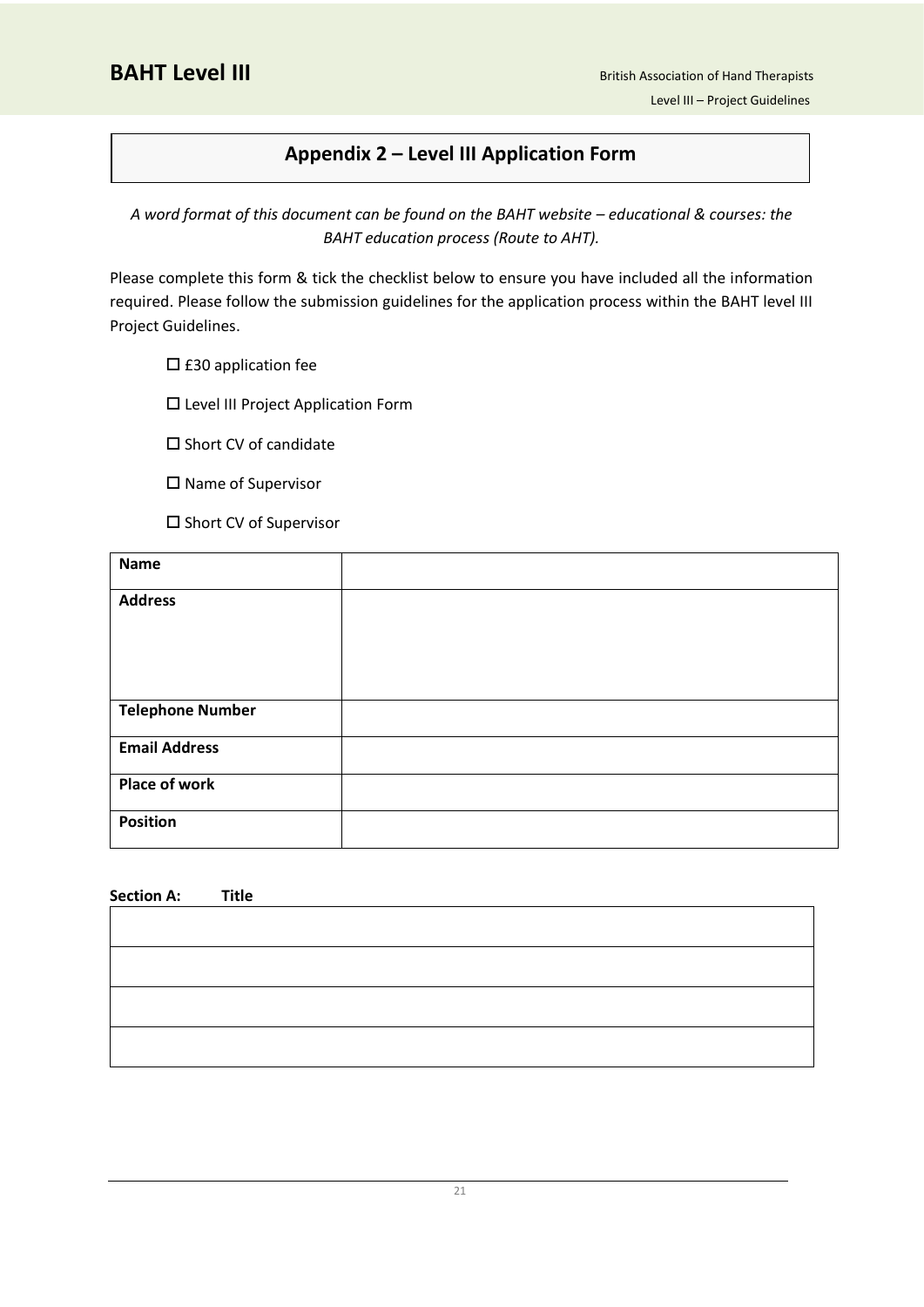**BAHT Level III** BRIT ASSOCIATION OF Hand Therapists

Level III – Project Guidelines

 $\overline{\phantom{0}}$ 

# **Section B: Summary**

## **Section C: Background to the Project**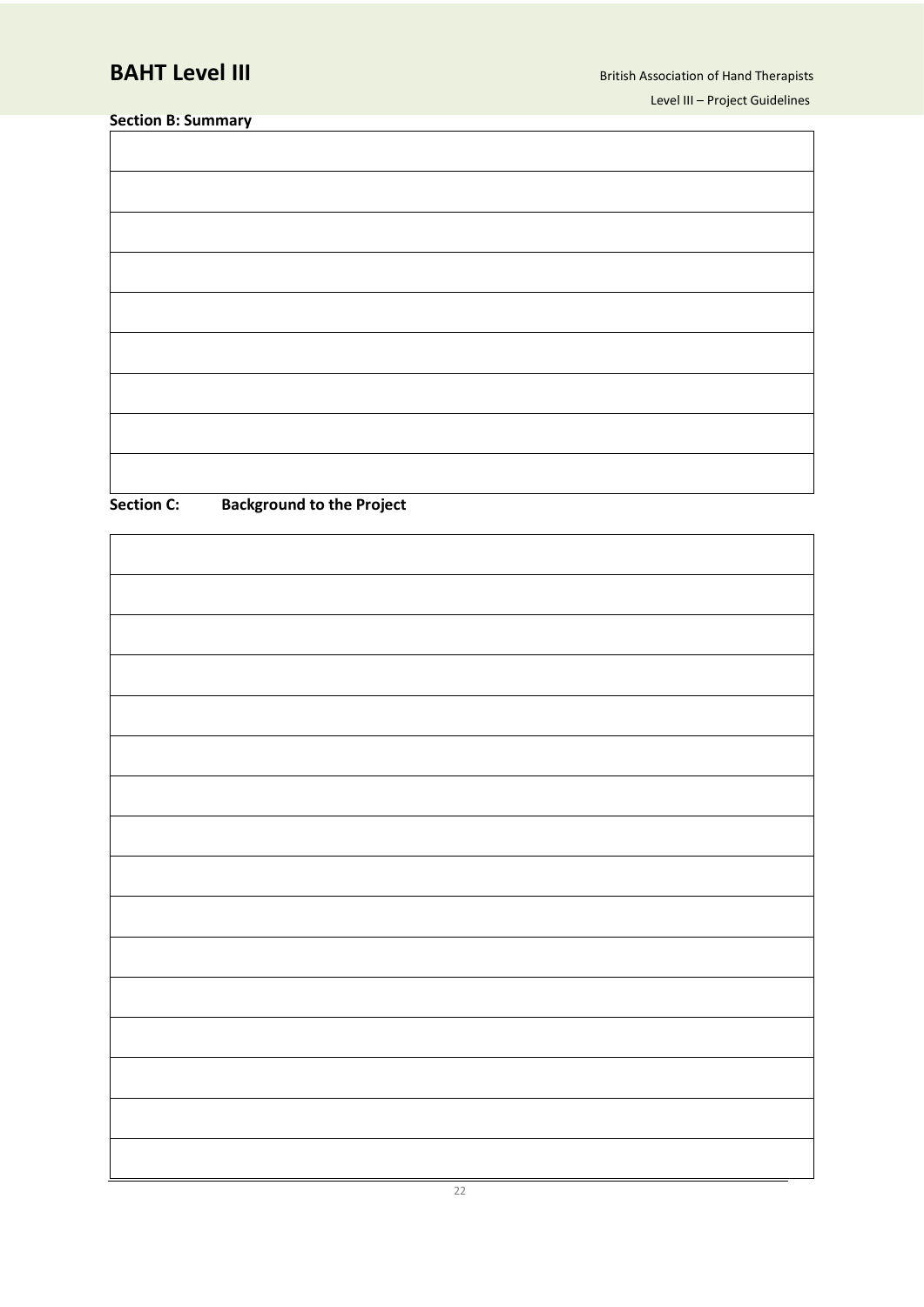Level III – Project Guidelines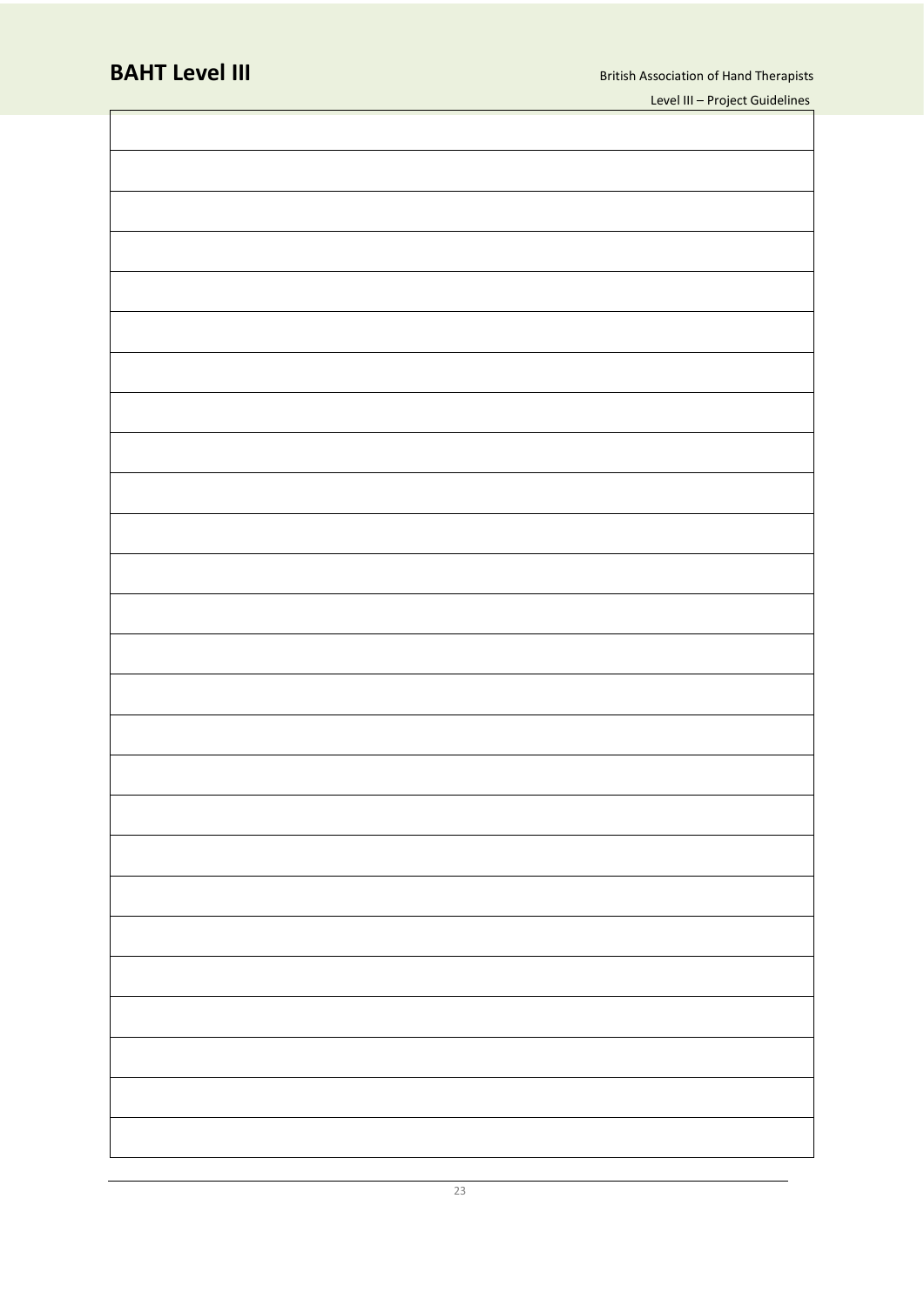# **BAHT Level III** BRIT ASSOCIATION OF Hand Therapists

**Section D: Plan of investigation**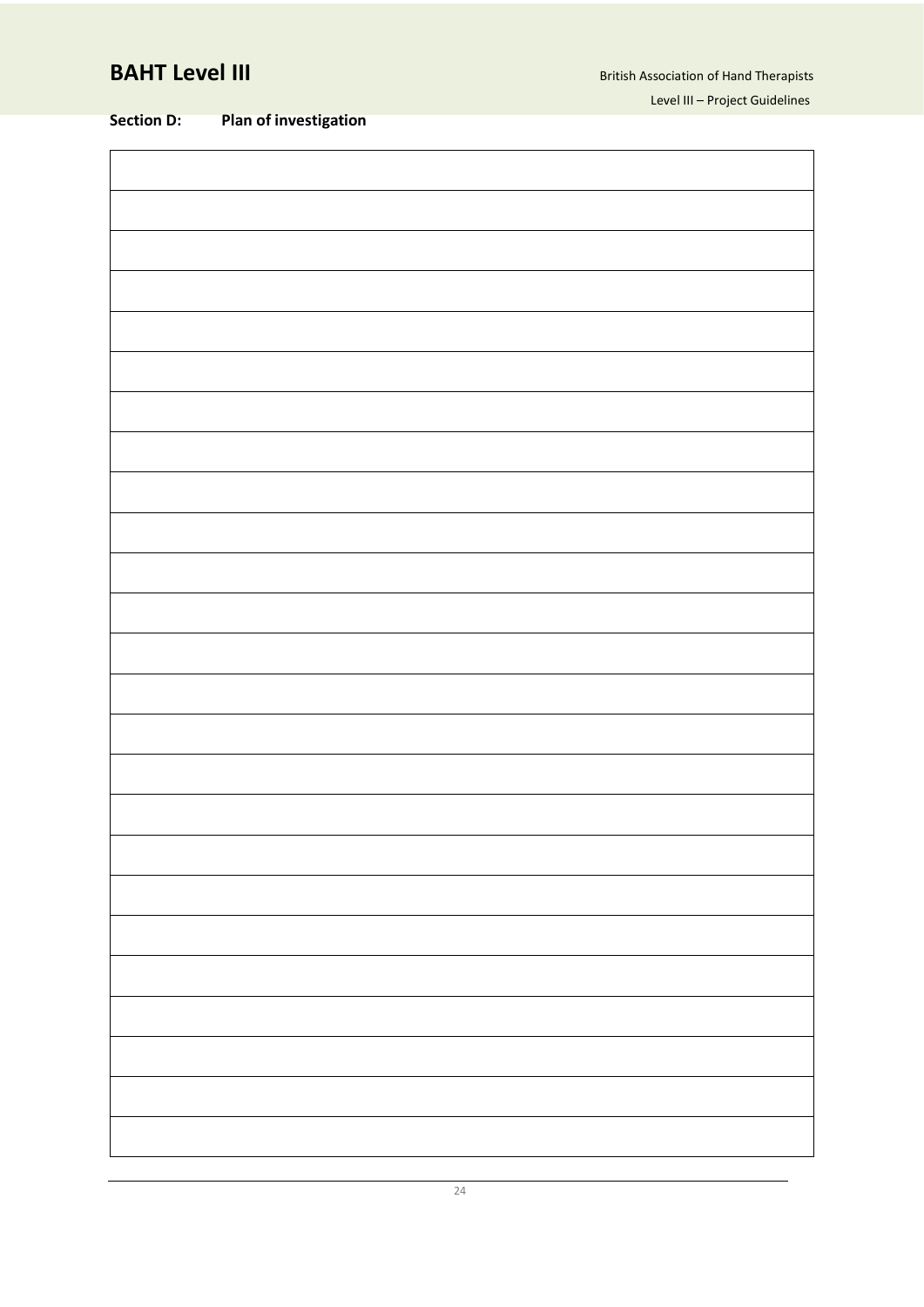## **BAHT Level III** BRIT BRITISH Association of Hand Therapists

## **Section E: References**

#### **Section F: Declaration by applicant**

| 'I declare that the information given on this form is complete & correct'. |  |
|----------------------------------------------------------------------------|--|
| Signature:                                                                 |  |
| <b>Full Name:</b>                                                          |  |
| Date:                                                                      |  |

#### **Supervisor**

| 'I declare that I support this application.' |  |
|----------------------------------------------|--|
| Signature:                                   |  |
| <b>Full Name:</b>                            |  |
| <b>Address:</b>                              |  |
| Date:                                        |  |

#### **NOTE:**

- **Candidate & Supervisor to submit a CV with Registration Form**
- **Original signed forms are required for the registration form**
- **No paperwork will be returned - please keep copies**
- **NOTE: Please ensure registration fee (£30-00) is made**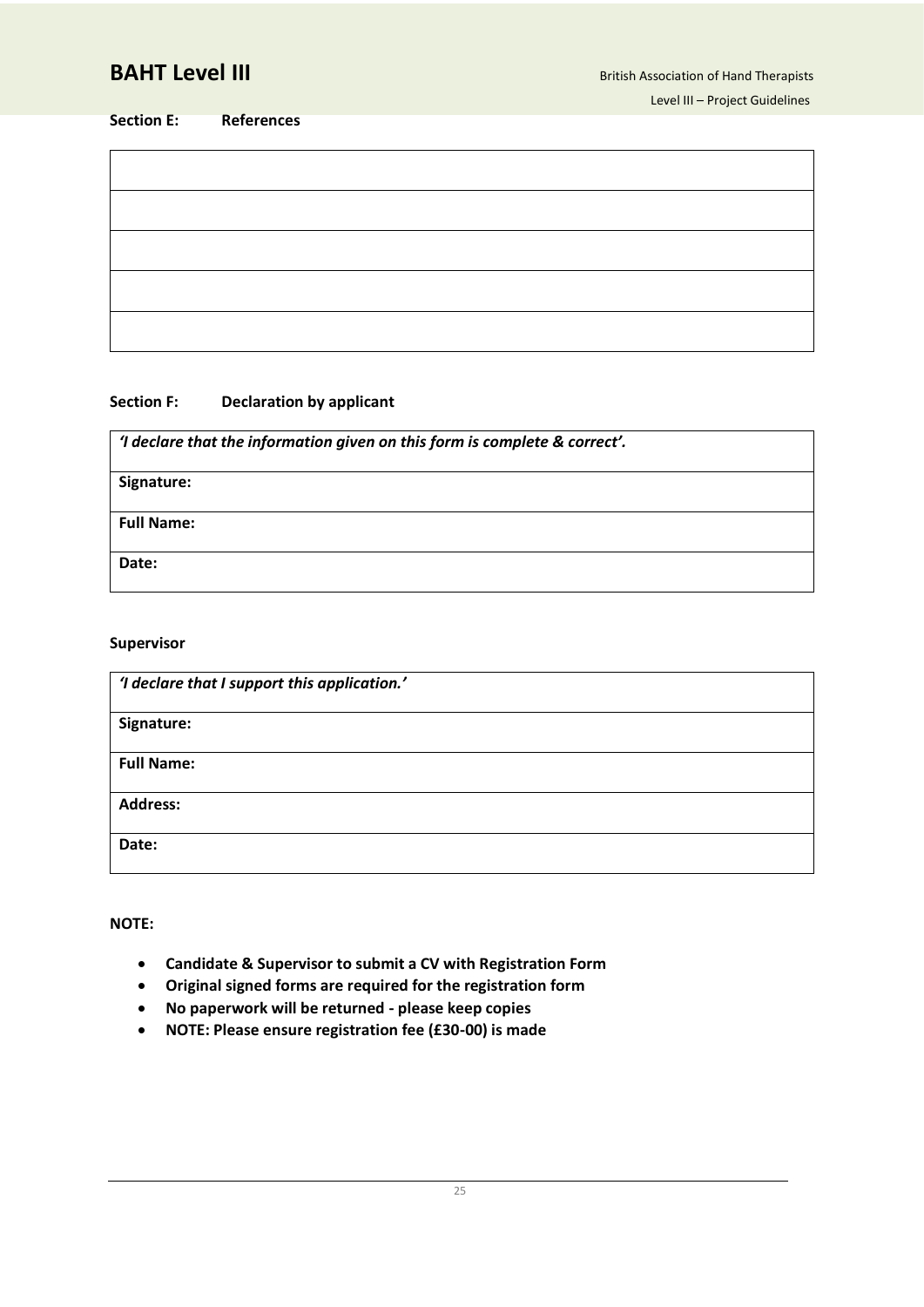# **BAHT Level III** BRIT ASSOCIATION OF Hand Therapists

Level III – Project Guidelines

## **Section G: Previously Acquired BAHT Accreditation Points**

|               | <b>Course / Accreditation of Prior Learning (APL)</b> | <b>Date</b> |
|---------------|-------------------------------------------------------|-------------|
|               | <b>Title &amp; Venue</b>                              |             |
| Level I       |                                                       |             |
| Level II      |                                                       |             |
| Level II      |                                                       |             |
| Level II      |                                                       |             |
| <b>Others</b> |                                                       |             |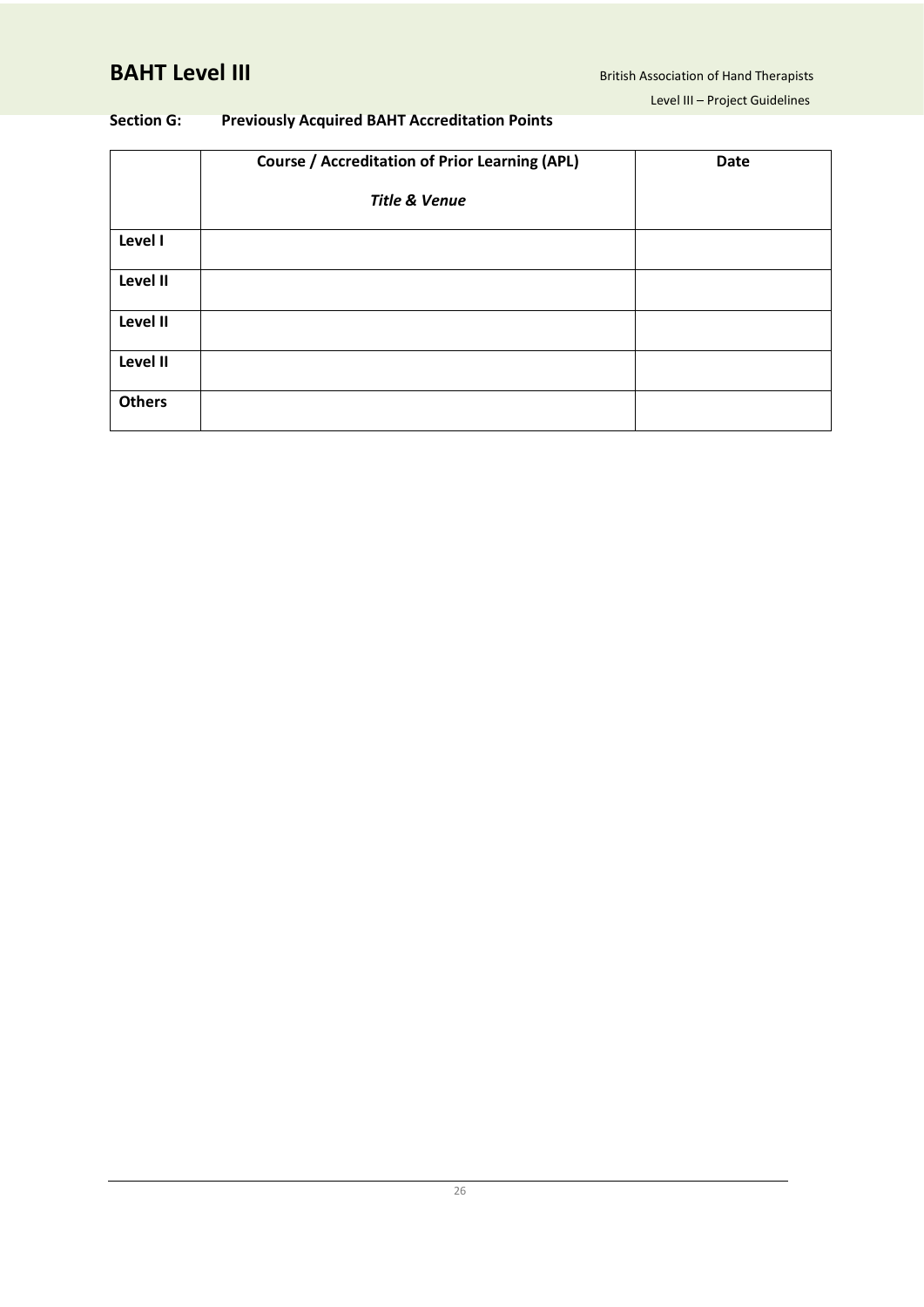## **Appendix 3 – Plagiarism Form / Statement of Ownership**

Plagiarism is intellectual theft & is a serious form of cheating. It is the act of presenting as one's own, the ideas (including images & designs), discoveries or judgements of another person. To copy extracts without full acknowledgement (whatever the medium in which the text or image is stored), from someone else's work & to thereby convey the impression that they are one's own is plagiarism. So is the paraphrasing – restating in one's own words – of someone else's ideas without full acknowledgement. We all utilise the ideas of others; we have a most serious obligation to acknowledge them meticulously.

### **Plagiarism / Statement of Ownership**

A declaration of academic integrity

"I have read & understood the regulations on plagiarism & the work submitted is my own"

**Candidates Name Printed: \_\_\_\_\_\_\_\_\_\_\_\_\_\_\_\_\_\_\_\_\_\_\_\_\_\_\_\_\_\_\_\_\_\_\_\_\_\_\_\_**

**Signed: \_\_\_\_\_\_\_\_\_\_\_\_\_\_\_\_\_\_\_\_\_\_\_\_\_\_\_\_\_\_\_\_\_\_\_\_ Date: \_\_\_\_\_\_\_\_\_\_\_\_\_\_**

**Supervisors Name Printed: \_\_\_\_\_\_\_\_\_\_\_\_\_\_\_\_\_\_\_\_\_\_\_\_\_\_\_\_\_\_\_\_\_\_\_\_\_\_\_\_**

**Signed: \_\_\_\_\_\_\_\_\_\_\_\_\_\_\_\_\_\_\_\_\_\_\_\_\_\_\_\_\_\_\_\_\_\_\_\_ Date: \_\_\_\_\_\_\_\_\_\_\_\_\_\_**

# **TO BE SUBMITTED WITH COMPLETED PROJECT**

Any queries regarding the BAHT level III process email:

[baht.level3@gmail.com](mailto:baht.level3@gmail.com)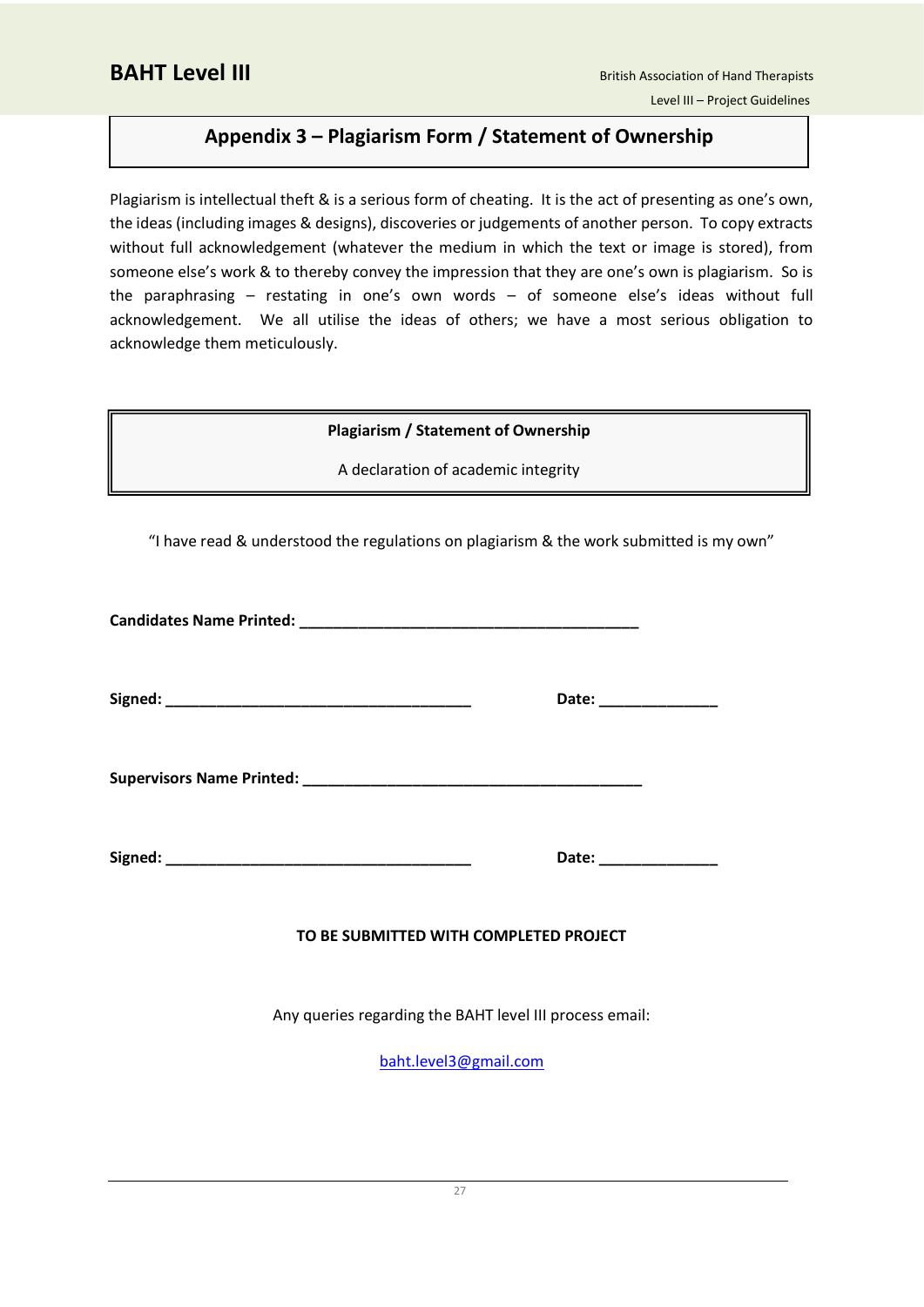## **Appendix 4 - Marking Criteria**

BAHT Level III – Project Guidelines

| <b>NAME</b>           |                    |  |
|-----------------------|--------------------|--|
| <b>TITLE OF STUDY</b> |                    |  |
| DATE OF SUBMISSION    | <b>MARKED DATE</b> |  |

| <b>Written Paper</b>                                              |                     |                                |                             |  |
|-------------------------------------------------------------------|---------------------|--------------------------------|-----------------------------|--|
| Please circle type of paper and use<br>relevant marking criteria. | <b>Review Paper</b> | <b>Employment-based Report</b> | <b>Research Study/Audit</b> |  |

| <b>All Written Papers</b> | <b>PASS</b>                                                                                                                         | <b>REFER</b>                                                                                                                                                         | <b>COMMENTS</b> |
|---------------------------|-------------------------------------------------------------------------------------------------------------------------------------|----------------------------------------------------------------------------------------------------------------------------------------------------------------------|-----------------|
| Presentation/structural   | There is a cover page stating the following:<br>Title, clinical/institutional setting, date of                                      | Not all required elements are stated.                                                                                                                                |                 |
| Criteria                  | submission, name of author, word count.                                                                                             |                                                                                                                                                                      |                 |
|                           | A professionally presented piece of work,<br>carefully & logically organised with numbered<br>pages preceded by a list of contents. | The paper is poorly presented with little<br>to no attention to detail e.g. contents list<br>is incomplete &/or inaccurate,<br>pagination is absent or intermittent. |                 |
|                           |                                                                                                                                     |                                                                                                                                                                      |                 |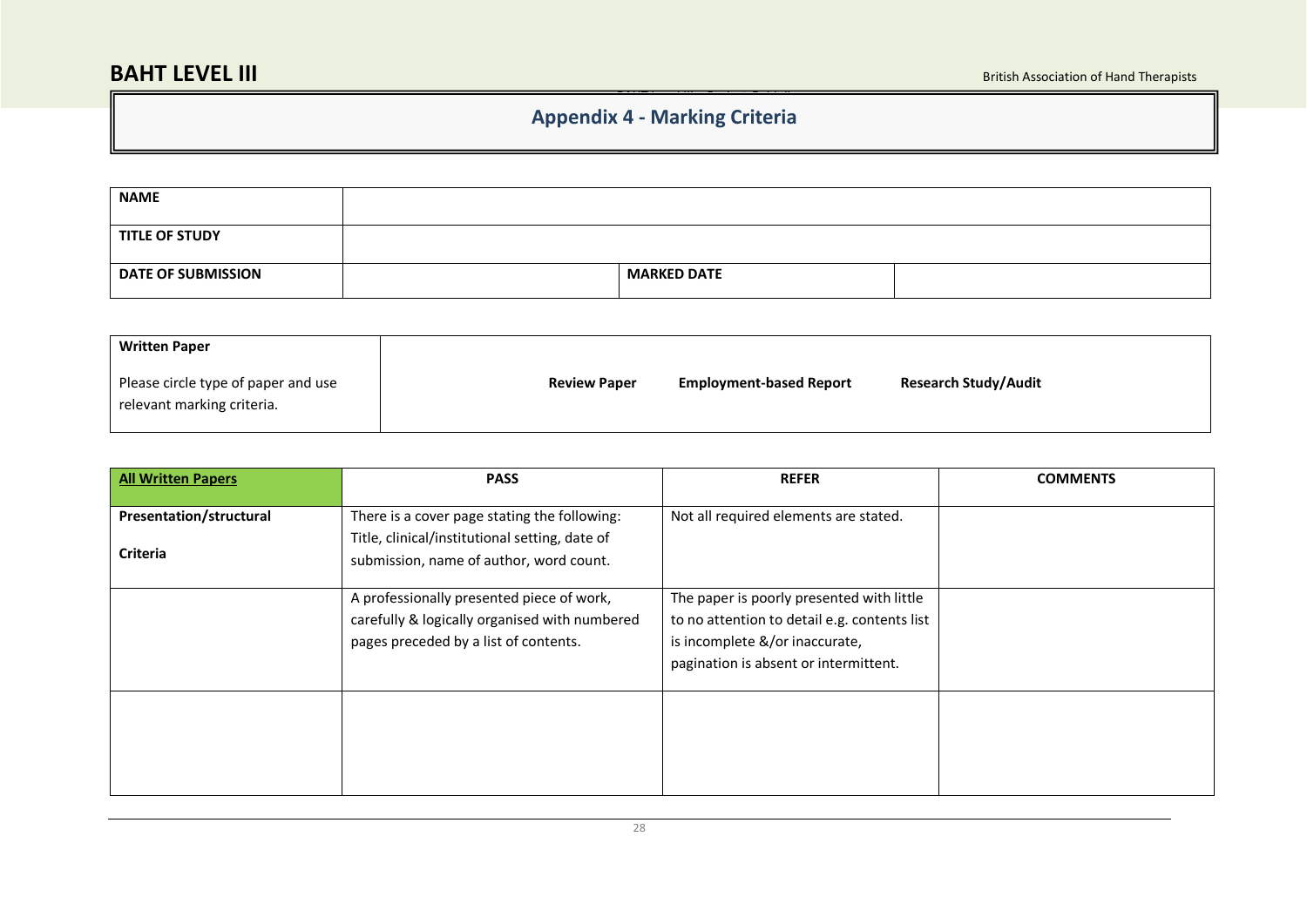|                              | <b>PASS</b>                                                                                    | <b>REFER</b>                              | <b>COMMENTS</b> |
|------------------------------|------------------------------------------------------------------------------------------------|-------------------------------------------|-----------------|
|                              | Grammar & spelling are correct, all passages of                                                | Grammar & spelling are uncorrected &      |                 |
|                              | continuous prose are presented in a fluent                                                     | in sections of prose, at times, the       |                 |
|                              | style, meaning is clear.                                                                       | meaning is unclear.                       |                 |
|                              | Tables &/figures, where used, are clearly                                                      | Tables &/figures are not systematically   |                 |
|                              | labelled & included in the contents page.                                                      | labelled & not included in the contents   |                 |
|                              | Tables/figures are used with discretion & their                                                | page.                                     |                 |
|                              | inclusion clearly explained in the text.                                                       | Tables/figures are used without           |                 |
|                              |                                                                                                | explanation & do not aid the reader's     |                 |
|                              |                                                                                                | understanding of the paper.               |                 |
|                              |                                                                                                |                                           |                 |
|                              | Abstract or summary -250 words max. Includes                                                   | Abstract exceeds the word count & /or     |                 |
|                              | purpose & outcome/s of study.                                                                  | does not give clear purpose or outcome    |                 |
|                              |                                                                                                | of the study.                             |                 |
| Plagiarism / Statement of    | Signed by author, countersigned by supervisor                                                  | One or both signatures are absent.        |                 |
| Ownership                    | OR by representative of steering group                                                         |                                           |                 |
|                              |                                                                                                |                                           |                 |
| Word count                   | Word count is stated & the work is within the                                                  | Word count not stated / is deemed to be   |                 |
| $2,000 - 3,000$              | word limit.                                                                                    | inaccurate. Word limit exceeded by        |                 |
|                              |                                                                                                | more than 10%.                            |                 |
| <b>Referencing including</b> | Referencing is consistently & accurately applied                                               | Referencing is inconsistently &/or        |                 |
|                              | & follows a recognised convention. Vancouver                                                   | inaccurately applied & does not follow a  |                 |
| <b>Bibliography</b>          | referencing system: references should be                                                       | recognised referencing convention. Not    |                 |
|                              | identified in the text by superscript Arabic                                                   | all sources are acknowledged in the text. |                 |
|                              | numerals after any punctuation, & numbered &<br>listed at the end of the paper in the order in | Evidence of plagiarism.                   |                 |
|                              |                                                                                                |                                           |                 |
|                              |                                                                                                |                                           |                 |
|                              |                                                                                                |                                           |                 |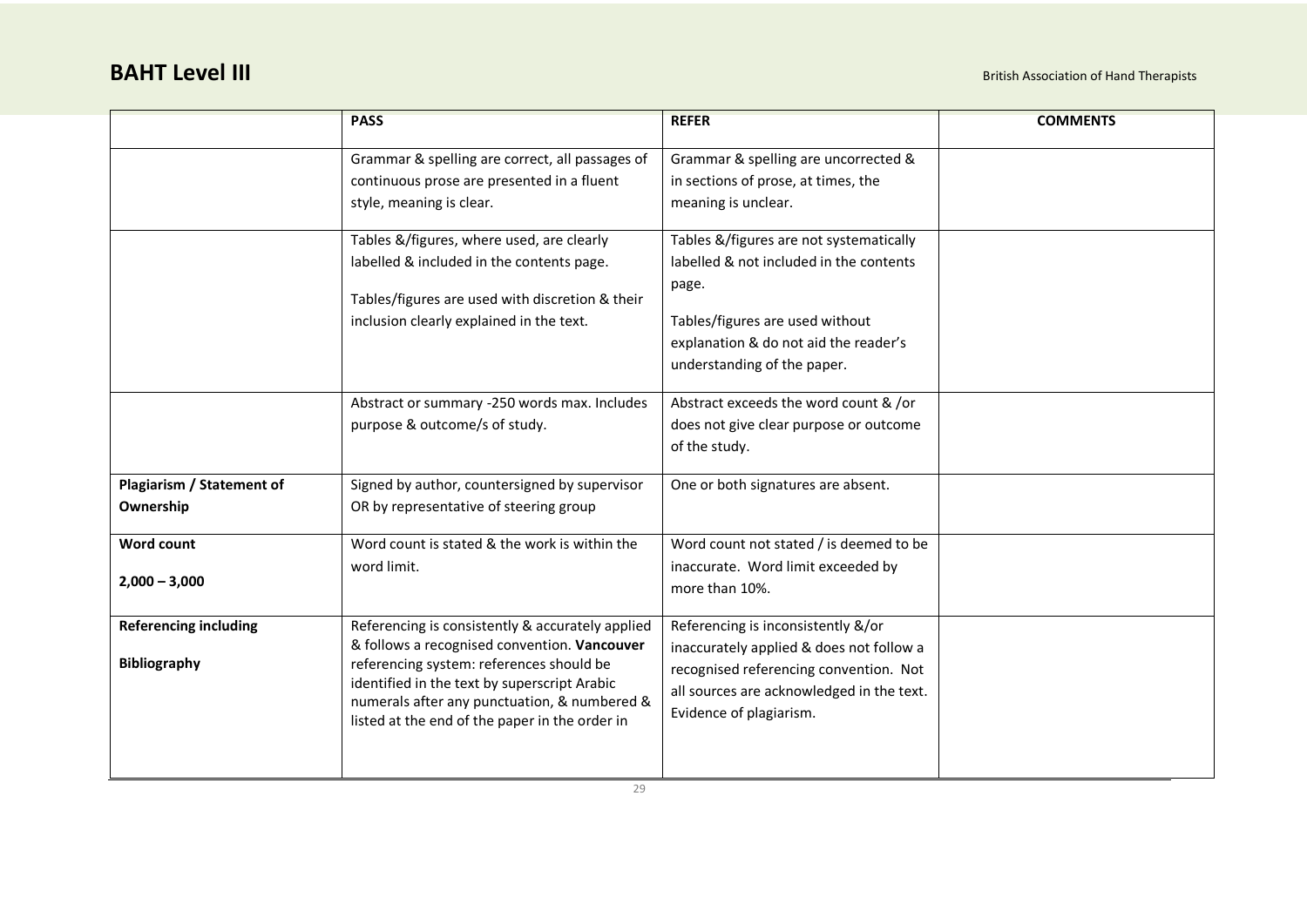| which they are first cited in the text, as follows:<br>1,2<br>Hussein JD, Chamberlain JO, Robinson<br>1.<br>MHE, et al. Randomised controlled trial of<br>faecal occult blood screening for colorectal<br>cancer. Lancet 1996;348:1472-7<br>Meade MS. Implications of changing<br>2.<br>demographic structures for rural health<br>services. In: Gesler WM, Ricketts TC, eds. |  |
|-------------------------------------------------------------------------------------------------------------------------------------------------------------------------------------------------------------------------------------------------------------------------------------------------------------------------------------------------------------------------------|--|
| Health in Rural North America, New<br>Brunswick, NJ: Rutgers University Press,<br>1992:69-85<br>All sources identified & acknowledged.<br>Plagiarism form completed.                                                                                                                                                                                                          |  |
|                                                                                                                                                                                                                                                                                                                                                                               |  |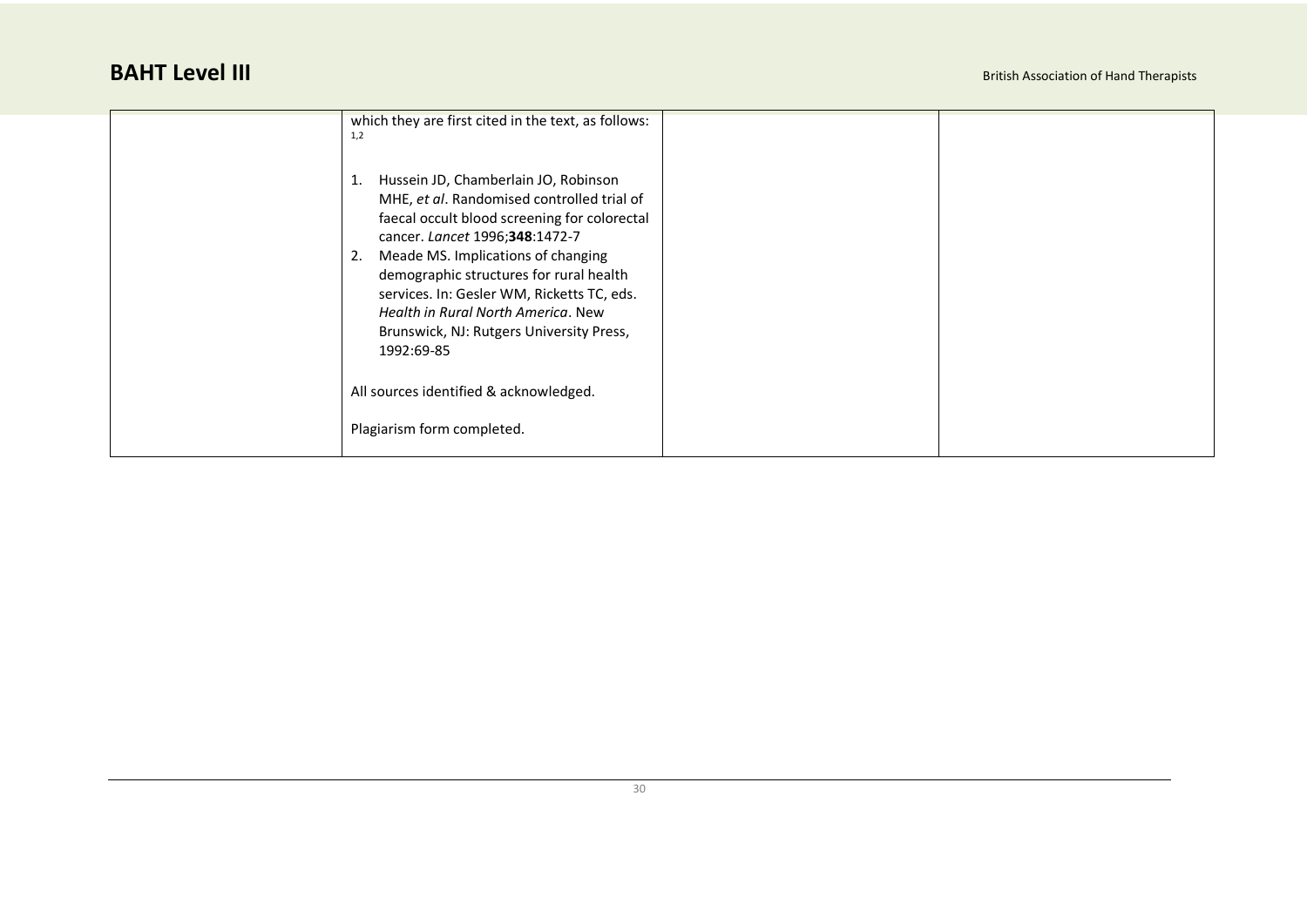|                                                     | <b>PASS</b>                                                                                                                                                         | <b>REFER</b>                                                                                                                                                                                                  | <b>COMMENTS</b> |
|-----------------------------------------------------|---------------------------------------------------------------------------------------------------------------------------------------------------------------------|---------------------------------------------------------------------------------------------------------------------------------------------------------------------------------------------------------------|-----------------|
| <b>Appendices</b>                                   | Appendices are used as appropriate & follow<br>the reference section. They are clearly<br>numbered & included in the contents page.                                 | Appendices are used inappropriately e.g. to<br>present information which should have been a<br>part of the main text. They are not clearly<br>numbered &/or are not included in the<br>contents page.         |                 |
| <b>Ethical issues</b>                               | Acknowledgment that ethical issues have been<br>considered & the relevant action taken <i>i.e.</i><br>ethical approval: consent forms/letters are<br>included.      | Ethical issues not addressed / acknowledged.<br>Where consent is deemed necessary, absence<br>of consent forms / letters etc.                                                                                 |                 |
| Contribution to the field of Hand<br><b>Therapy</b> | Study augments / provides an argued<br>alternative to the literature associated with the<br>nominated topic of study.                                               | Study provides little support or new knowledge<br>to the nominated topic of study.                                                                                                                            |                 |
| Mandatory for all written papers                    | Evidence of familiarity with the critical,<br>methodological & theoretical literature<br>associated with the field of enquiry.                                      | Little or limited evidence of familiarity with the<br>critical, methodological & theoretical literature<br>associated with the field of enquiry.                                                              |                 |
|                                                     | Able to sustain, from evidence submitted, a<br>reasoned argument & to draw consistent &<br>coherent conclusions.                                                    | Limited ability to use the evidence submitted<br>to sustain a reasoned argument & to draw<br>consistent & coherent conclusions.                                                                               |                 |
|                                                     | Able to reflect in a mature fashion upon the<br>outcomes / conclusions of the study & to be<br>self-critical in assessing the contribution that<br>the study makes. | Little or no evidence of an ability to reflect in a<br>mature fashion upon the outcomes<br>/conclusions of the study &/or to be self-<br>critical in assessing the contribution that the<br>study could make. |                 |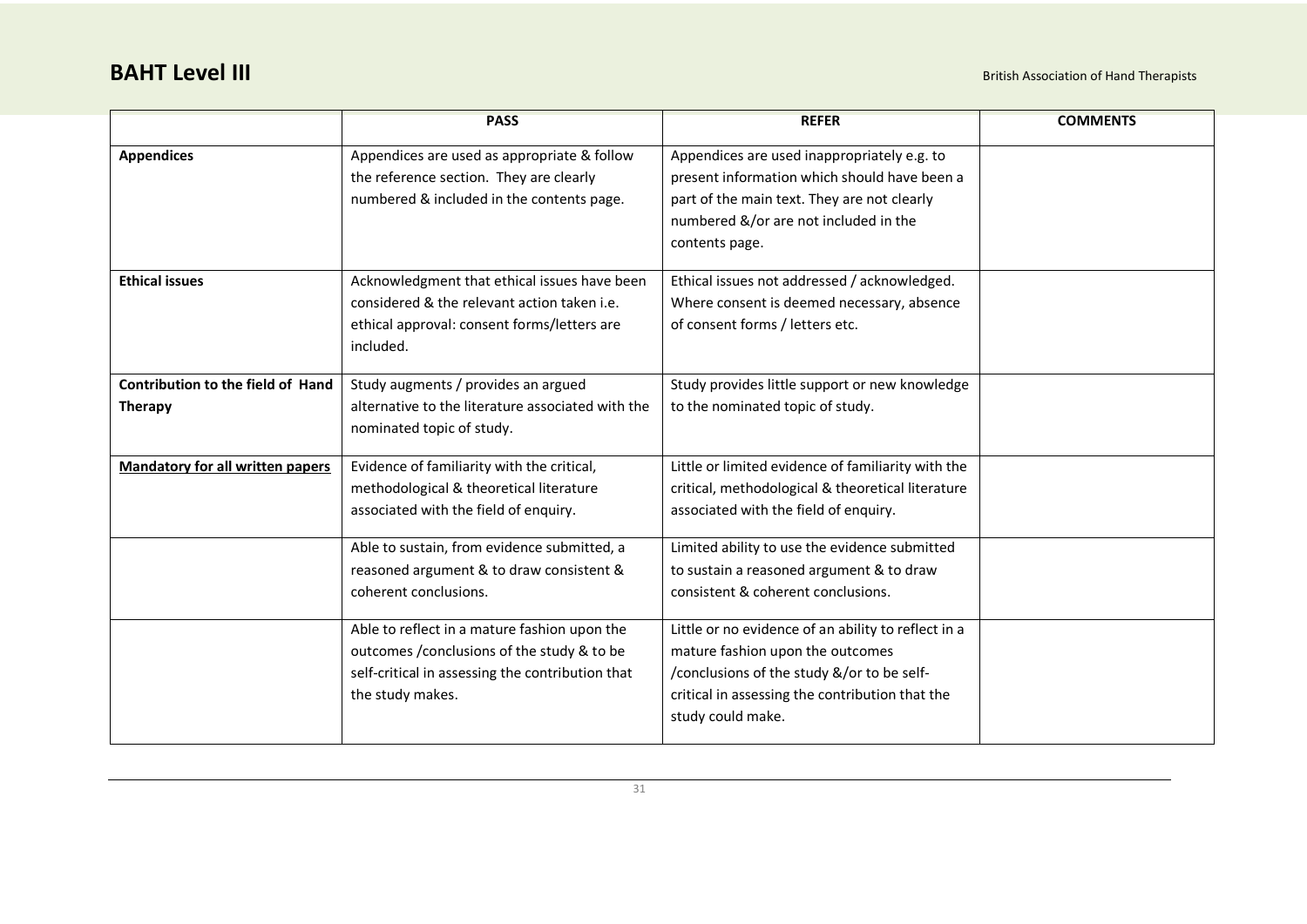| <b>Review Paper</b>                                      | <b>PASS</b>                                                                                                                       | <b>REFER</b>                                                                                                                                              | <b>COMMENTS</b> |
|----------------------------------------------------------|-----------------------------------------------------------------------------------------------------------------------------------|-----------------------------------------------------------------------------------------------------------------------------------------------------------|-----------------|
| <b>Literature review</b>                                 | Wide range of literature is reviewed relevant to<br>the topic with evidence of critical appraisal.                                | Limited range of literature reviewed, or<br>some is irrelevant to the topic being<br>addressed.                                                           |                 |
| <b>Strands of thinking &amp; research</b>                | Evidence of understanding of the various<br>strands of thinking & research in the topic area<br>& an ability to synthesise these. | Little or no evidence of understanding of<br>the various strands of thinking &<br>research in the topic area with limited<br>ability to synthesise these. |                 |
| <b>Review of topic</b>                                   | Topic is reviewed from a variety of sources of<br>evidence, demonstrating a good knowledge of<br>the topic area.                  | Topic is reviewed from limited sources of<br>evidence.                                                                                                    |                 |
| <b>Evaluation of perspectives</b>                        | Demonstration of an ability to critically<br>evaluate different perspectives.                                                     | Little evidence of critical evaluation of<br>perspectives &/or tendency to biased,<br>unsupported viewpoints.                                             |                 |
| <b>Evaluation of study &amp;</b><br>placement in context | Realistic appraisal & evaluation of study.<br>Implications for future practice are<br>summarised.                                 | Appraisal & evaluation of the study is<br>limited. Inability to recognise / identify<br>implications for future practice.                                 |                 |
|                                                          | Clear conclusions made.                                                                                                           | Unsubstantiated or invalid conclusions                                                                                                                    |                 |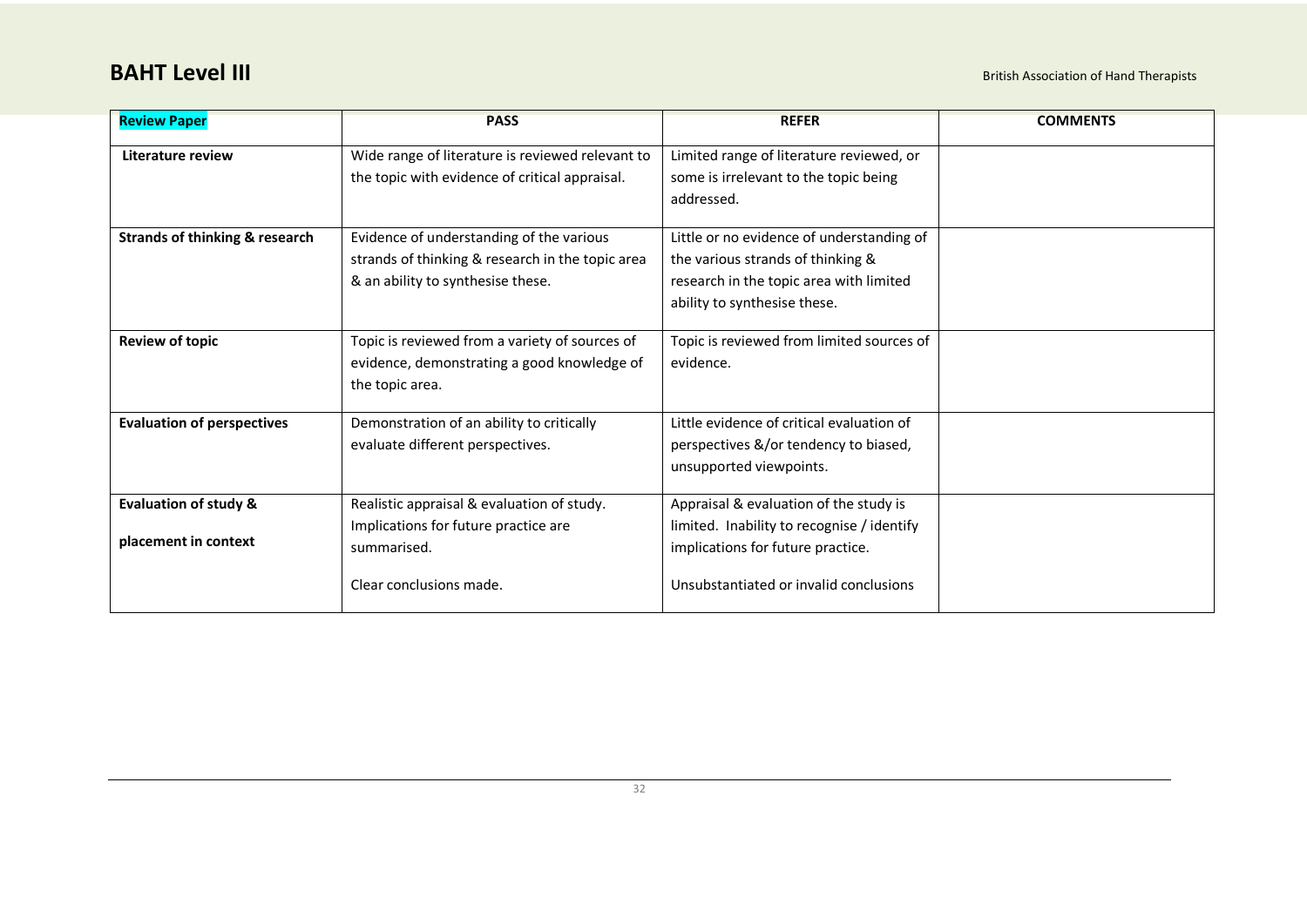| <b>Employment-based Report</b>               | <b>PASS</b>                                                                                                                                                              | <b>REFER</b>                                                                                                                                                | <b>COMMENTS</b> |
|----------------------------------------------|--------------------------------------------------------------------------------------------------------------------------------------------------------------------------|-------------------------------------------------------------------------------------------------------------------------------------------------------------|-----------------|
| Introduction                                 | Introduction clearly identifies the issue/topic<br>to be discussed.                                                                                                      | Introduction is vague & the topic for<br>discussion is not clearly identifiable.                                                                            |                 |
| Literature review                            | Wide range of literature is reviewed from both<br>published & unpublished sources all of which<br>are relevant to the topic with evidence of good<br>critical appraisal. | Limited range of literature reviewed, or<br>some is irrelevant to the topic being<br>addressed. Little or no evidence of<br>critical appraisal.             |                 |
| <b>Review of information</b>                 | Other information presented is critically<br>appraised & synthesised & leads the reader<br>logically to the issue for discussion.                                        | The information is presented in a<br>descriptive manner with little or no<br>critical appraisal. The reader is unsure of<br>the final issue for discussion. |                 |
| Review of possible responses /<br>solutions. | Possible responses / solutions are clearly<br>presented & reviewed.                                                                                                      | Possible responses / solutions are<br>unclear & not systematically reviewed.                                                                                |                 |
| Evaluation of responses /<br>solutions.      | The possible responses / solutions are clearly<br>evaluated & critically appraised.                                                                                      | Little to no evidence of evaluation or<br>critical appraisal of possible responses /<br>solutions.                                                          |                 |
| Proposed response /<br>solutions.            | The proposed response is identified with clear<br>justification for its choice.                                                                                          | The proposed response is described but<br>little to no rationale or justification for<br>its choice.                                                        |                 |
| <b>Conclusion &amp; Evaluation</b>           | Conclusions are well argued & substantiated.                                                                                                                             | Unsubstantiated or invalid conclusions.                                                                                                                     |                 |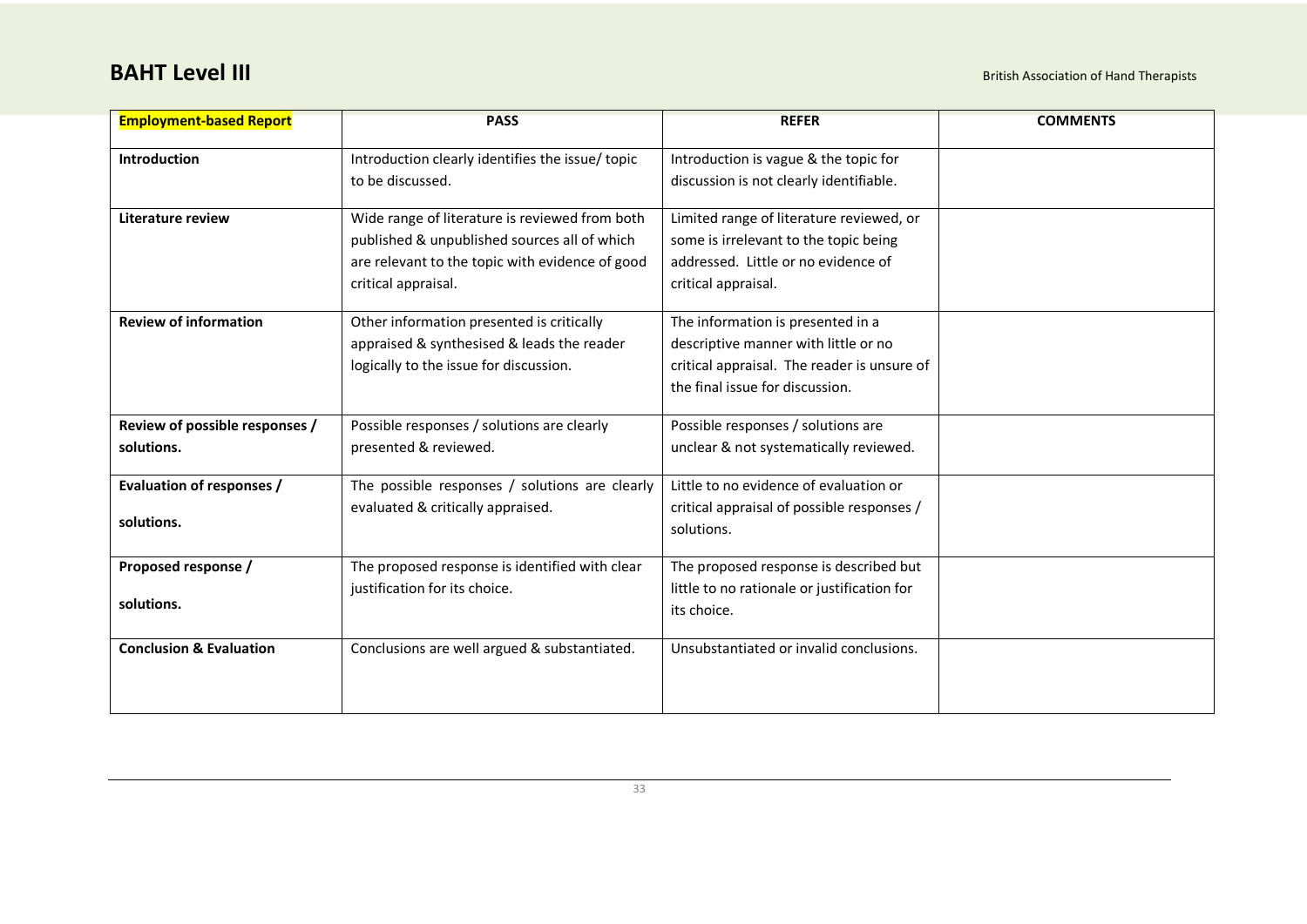| <b>Research Report</b>                      | <b>PASS</b>                                                                                                                                                   | <b>REFER</b>                                                                                                                                           | <b>COMMENTS</b> |
|---------------------------------------------|---------------------------------------------------------------------------------------------------------------------------------------------------------------|--------------------------------------------------------------------------------------------------------------------------------------------------------|-----------------|
| Introduction                                | Clear introduction to the project.                                                                                                                            | Introduction is absent or brief.                                                                                                                       |                 |
|                                             | Topic related to hand therapy identified & focus of study is<br>consistent & maintained throughout.                                                           | Link to hand therapy is unclear & focus of study is not<br>maintained.                                                                                 |                 |
| Literature review                           | Wide range of literature is reviewed relevant to the topic<br>with evidence of good critical appraisal.                                                       | Limited range of literature reviewed, or some is irrelevant to<br>the topic being addressed. Literature is described rather than<br>appraised.         |                 |
| <b>Research method</b>                      | Thorough grounding in possible research methods for the<br>topic area with clear justification for the method chosen.                                         | Little evidence of knowledge of research methods & no<br>justification for the method chosen for the study.                                            |                 |
|                                             | Able to collect data & analyse it according to accepted<br>models of analysis.                                                                                | Inappropriate choice of research method - subject/s, OR<br>instrument/s OR method/s of data analysis.                                                  |                 |
|                                             | Able to briefly critically evaluate available models of<br>analysis & to propose alternative (or hypothetical) models<br>of analysis                          | Little or no evidence of critical evaluation of available models<br>of analysis.                                                                       |                 |
| <b>Results</b>                              | Results are clearly & logically presented in a range of<br>appropriate forms for the data collected e.g. tables, graphs<br>etc.                               | Results are not clearly presented &/or are in inappropriate<br>forms OR with heavy reliance on one format.                                             |                 |
| <b>Discussion</b>                           | Discussion reflects the data collected & analysed. There is<br>realistic evaluation of the research method used with<br>possible alternatives if appropriate. | Discussion does not reflect the data collected or analysed.<br>There is little or no evaluation of the research method used.                           |                 |
| <b>Recommendations</b><br><b>Conclusion</b> | There are recommendations for future research related to<br>the topic area. Conclusions are well argued &<br>substantiated.                                   | Recommendations are unclear, unrealistic or unrelated to topic<br>of study, Simplistic or brief conclusion. Unsubstantiated or<br>invalid conclusions. |                 |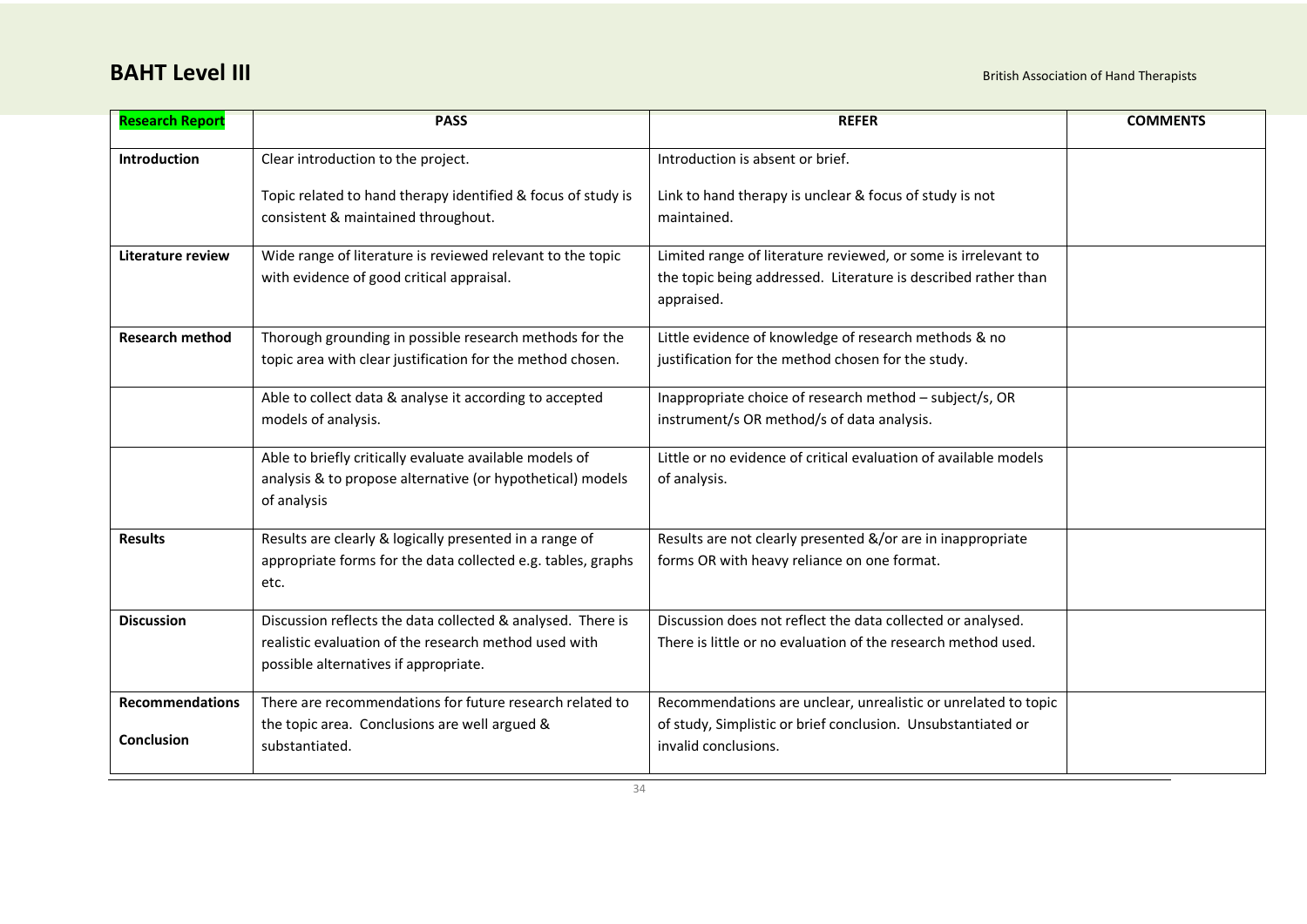## **Assessor Feedback**

| <b>Title of Project:</b> |  |  |
|--------------------------|--|--|
|                          |  |  |
|                          |  |  |
|                          |  |  |

#### **OVERALL COMMENT:**

#### **DECISION & RECOMMENDATIONS**

| <b>PASS</b> | Yes | No |
|-------------|-----|----|
| Refer       | Yes | No |

| <b>Signature of Assessor</b> |  |
|------------------------------|--|
| <b>Name of Assessor</b>      |  |
| <b>Date</b>                  |  |